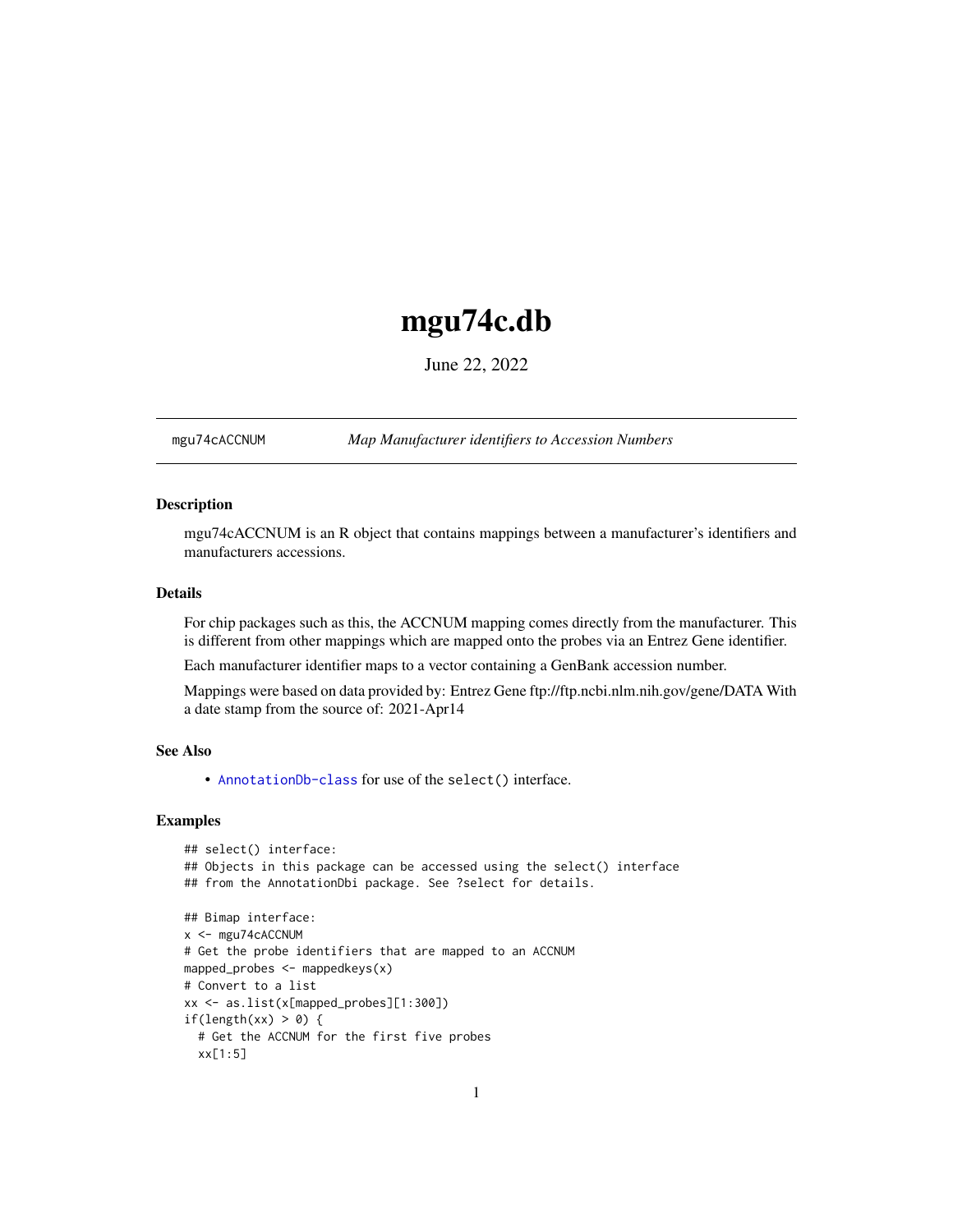```
# Get the first one
 xx[[1]]
}
```
mgu74cALIAS2PROBE *Map between Common Gene Symbol Identifiers and Manufacturer Identifiers*

#### Description

mgu74cALIAS is an R object that provides mappings between common gene symbol identifiers and manufacturer identifiers.

## Details

Each gene symbol is mapped to a named vector of manufacturer identifiers. The name represents the gene symbol and the vector contains all manufacturer identifiers that are found for that symbol. An NA is reported for any gene symbol that cannot be mapped to any manufacturer identifiers.

This mapping includes ALL gene symbols including those which are already listed in the SYMBOL map. The SYMBOL map is meant to only list official gene symbols, while the ALIAS maps are meant to store all used symbols.

Mappings were based on data provided by: Entrez Gene ftp://ftp.ncbi.nlm.nih.gov/gene/DATA With a date stamp from the source of: 2021-Apr14

## See Also

• [AnnotationDb-class](#page-0-0) for use of the select() interface.

```
## select() interface:
## Objects in this package can be accessed using the select() interface
## from the AnnotationDbi package. See ?select for details.
## Bimap interface:
# Convert the object to a list
xx <- as.list(mgu74cALIAS2PROBE)
if(length(xx) > 0){
    # Get the probe identifiers for the first two aliases
   xx[1:2]
   # Get the first one
   xx[[1]]
}
```
<span id="page-1-0"></span>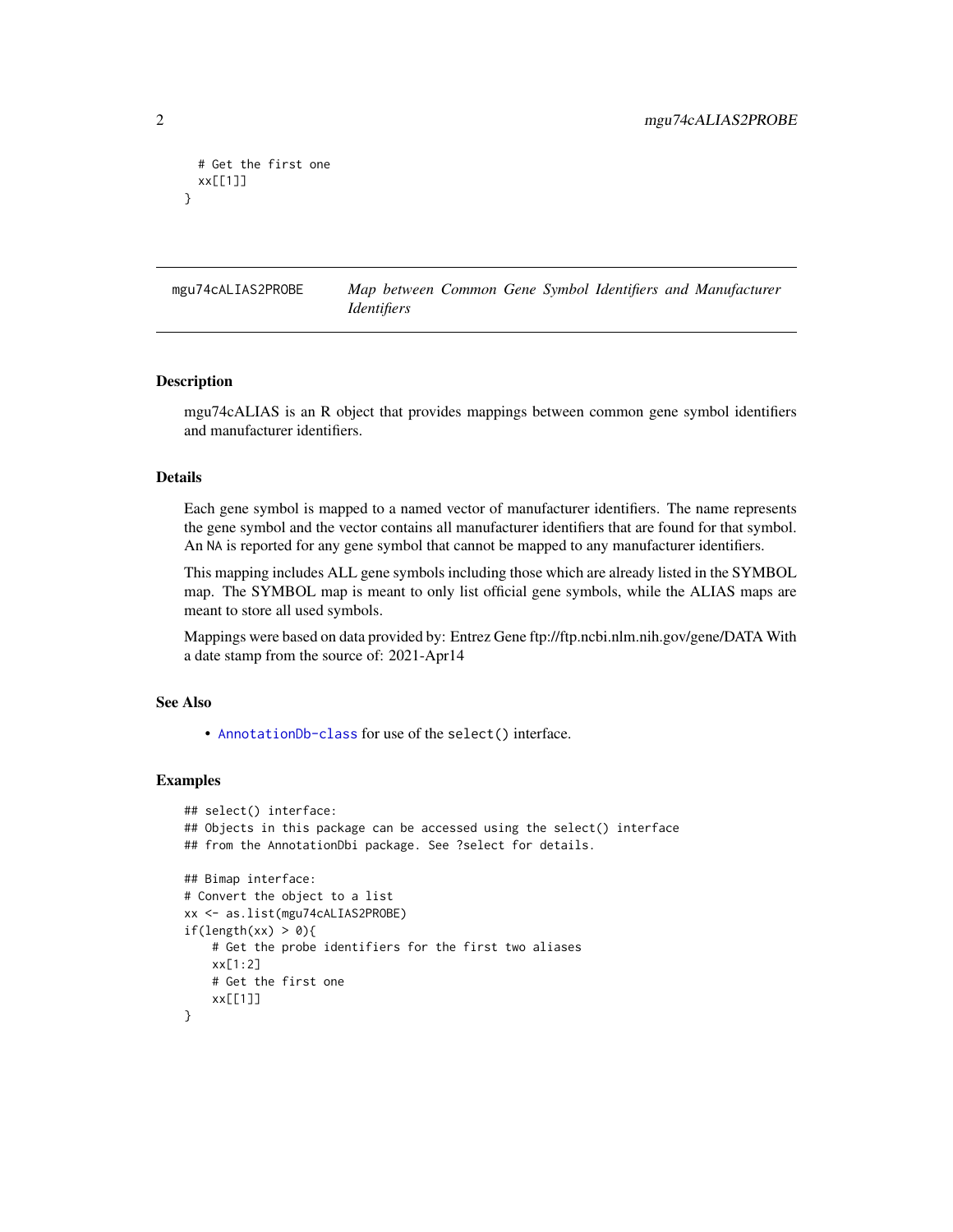<span id="page-2-0"></span>Welcome to the mgu74c.db annotation Package. The purpose of this package is to provide detailed information about the mgu74c platform. This package is updated biannually.

Objects in this package are accessed using the select() interface. See ?select in the AnnotationDbi package for details.

#### See Also

• [AnnotationDb-class](#page-0-0) for use of keys(), columns() and select().

#### Examples

```
## select() interface:
## Objects in this package can be accessed using the select() interface
## from the AnnotationDbi package. See ?select for details.
columns(mgu74c.db)
## Bimap interface:
## The 'old style' of interacting with these objects is manipulation as
## bimaps. While this approach is still available we strongly encourage the
## use of select().
ls("package:mgu74c.db")
```
mgu74cCHR *Map Manufacturer IDs to Chromosomes*

#### **Description**

mgu74cCHR is an R object that provides mappings between a manufacturer identifier and the chromosome that contains the gene of interest.

## Details

Each manufacturer identifier maps to a vector of chromosomes. Due to inconsistencies that may exist at the time the object was built, the vector may contain more than one chromosome (e.g., the identifier may map to more than one chromosome). If the chromosomal location is unknown, the vector will contain an NA.

Mappings were based on data provided by: Entrez Gene ftp://ftp.ncbi.nlm.nih.gov/gene/DATA With a date stamp from the source of: 2021-Apr14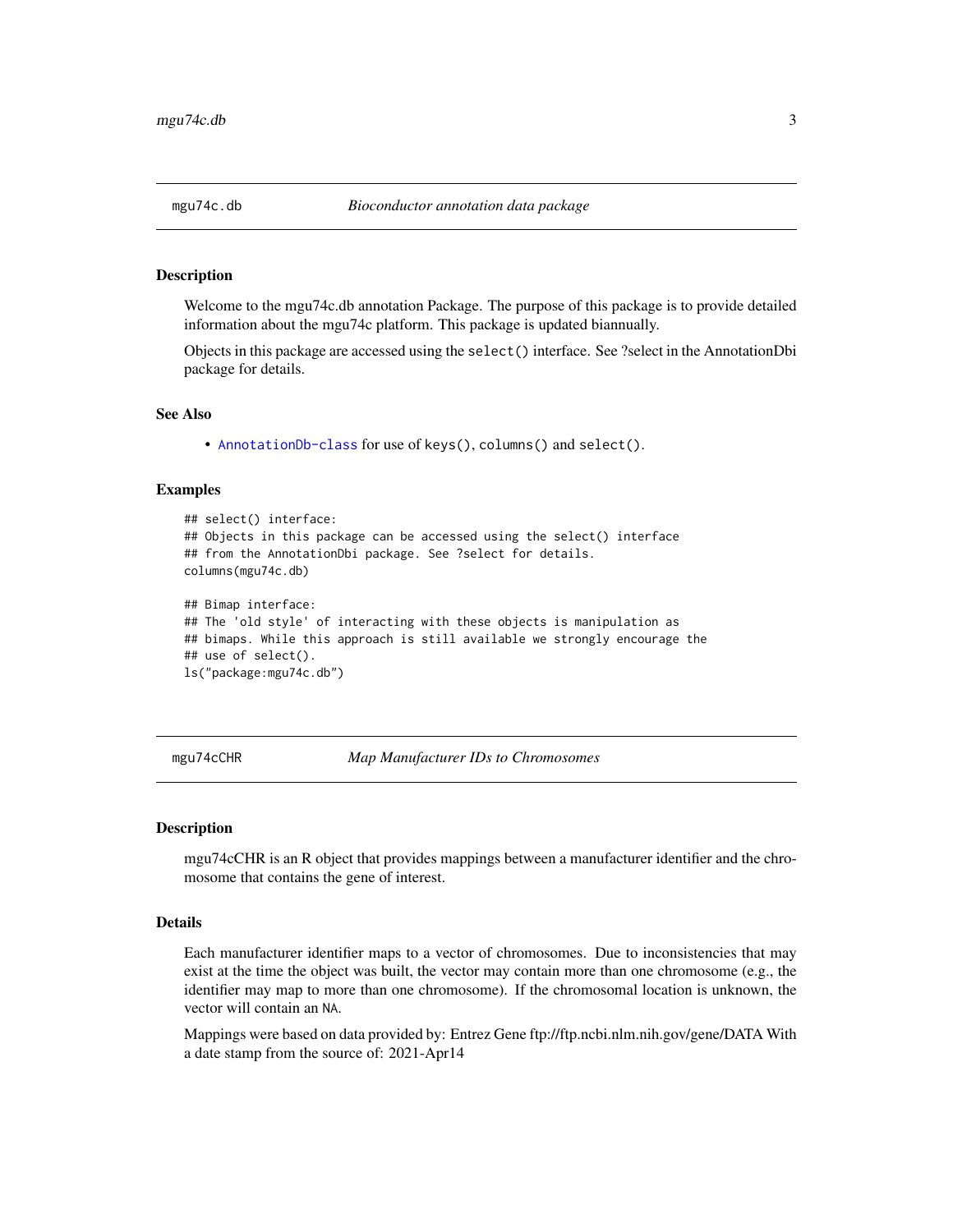## <span id="page-3-0"></span>See Also

• [AnnotationDb-class](#page-0-0) for use of the select() interface.

#### Examples

```
## select() interface:
## Objects in this package can be accessed using the select() interface
## from the AnnotationDbi package. See ?select for details.
## Bimap interface:
x < - mgu74cCHR
# Get the probe identifiers that are mapped to a chromosome
mapped_probes <- mappedkeys(x)
# Convert to a list
xx <- as.list(x[mapped_probes][1:300])
if(length(xx) > 0) {
  # Get the CHR for the first five probes
  xx[1:5]
  # Get the first one
  xx[[1]]
}
```
mgu74cCHRLENGTHS *A named vector for the length of each of the chromosomes*

#### Description

mgu74cCHRLENGTHS provides the length measured in base pairs for each of the chromosomes.

#### Details

This is a named vector with chromosome numbers as the names and the corresponding lengths for chromosomes as the values.

Total lengths of chromosomes were derived by calculating the number of base pairs on the sequence string for each chromosome.

## See Also

• [AnnotationDb-class](#page-0-0) for use of the select() interface.

```
## select() interface:
## Objects in this package can be accessed using the select() interface
## from the AnnotationDbi package. See ?select for details.
## Bimap interface:
tt <- mgu74cCHRLENGTHS
# Length of chromosome 1
tt["1"]
```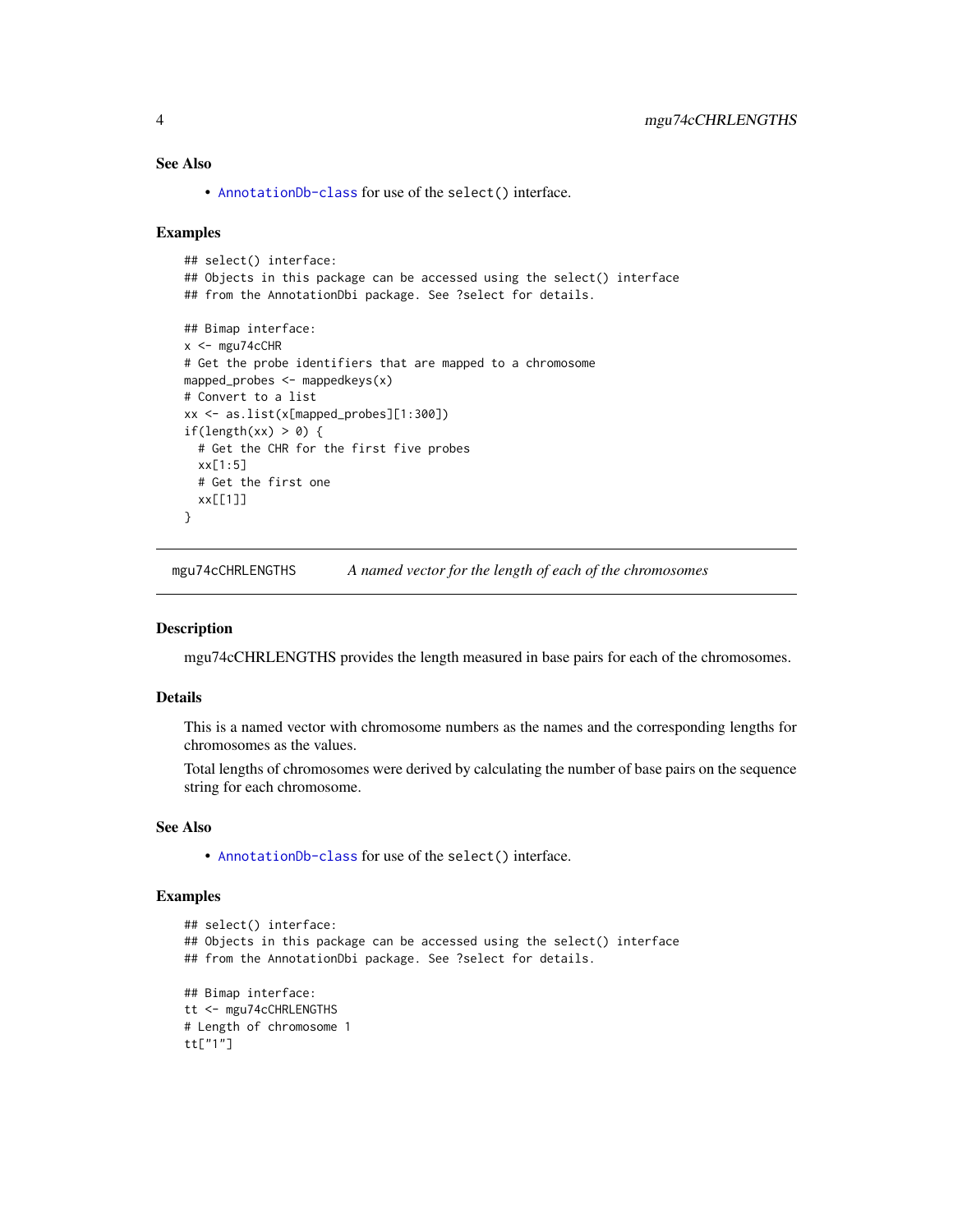<span id="page-4-0"></span>mgu74cCHRLOC is an R object that maps manufacturer identifiers to the starting position of the gene. The position of a gene is measured as the number of base pairs.

The CHRLOCEND mapping is the same as the CHRLOC mapping except that it specifies the ending base of a gene instead of the start.

## Details

Each manufacturer identifier maps to a named vector of chromosomal locations, where the name indicates the chromosome. Due to inconsistencies that may exist at the time the object was built, these vectors may contain more than one chromosome and/or location. If the chromosomal location is unknown, the vector will contain an NA.

Chromosomal locations on both the sense and antisense strands are measured as the number of base pairs from the p (5' end of the sense strand) to q (3' end of the sense strand) arms. Chromosomal locations on the antisense strand have a leading "-" sign (e. g. -1234567).

Since some genes have multiple start sites, this field can map to multiple locations.

Mappings were based on data provided by: UCSC Genome Bioinformatics (Mus musculus)

With a date stamp from the source of: 2021-Feb16

## See Also

• [AnnotationDb-class](#page-0-0) for use of the select() interface.

```
## select() interface:
## Objects in this package can be accessed using the select() interface
## from the AnnotationDbi package. See ?select for details.
## Bimap interface:
x <- mgu74cCHRLOC
# Get the probe identifiers that are mapped to chromosome locations
mapped_probes <- mappedkeys(x)
# Convert to a list
xx <- as.list(x[mapped_probes][1:300])
if(length(xx) > 0) {
 # Get the CHRLOC for the first five probes
 xx[1:5]
 # Get the first one
 xx[[1]]
}
```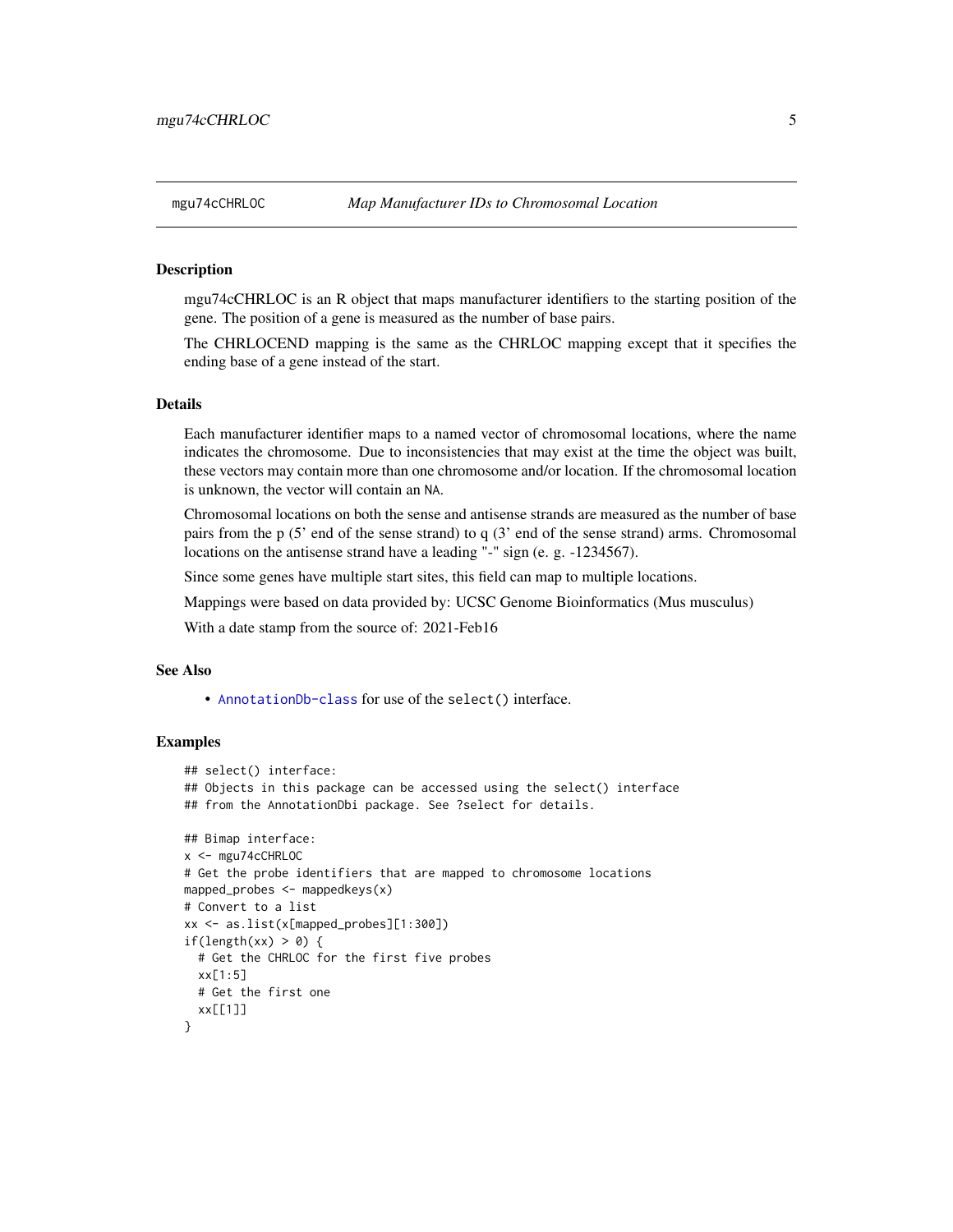mgu74cENSEMBL is an R object that contains mappings between manufacturer identifiers and Ensembl gene accession numbers.

#### Details

This object is a simple mapping of manufacturer identifiers to Ensembl gene Accession Numbers.

Mappings were based on data provided by BOTH of these sources: [http://www.ensembl.org/](http://www.ensembl.org/biomart/martview/) [biomart/martview/](http://www.ensembl.org/biomart/martview/) <ftp://ftp.ncbi.nlm.nih.gov/gene/DATA>

For most species, this mapping is a combination of manufacturer to ensembl IDs from BOTH NCBI and ensembl. Users who wish to only use mappings from NCBI are encouraged to see the ncbi2ensembl table in the appropriate organism package. Users who wish to only use mappings from ensembl are encouraged to see the ensembl2ncbi table which is also found in the appropriate organism packages. These mappings are based upon the ensembl table which is contains data from BOTH of these sources in an effort to maximize the chances that you will find a match.

For worms and flies however, this mapping is based only on sources from ensembl, as these organisms do not have ensembl to entrez gene mapping data at NCBI.

## See Also

• [AnnotationDb-class](#page-0-0) for use of the select() interface.

```
## select() interface:
## Objects in this package can be accessed using the select() interface
## from the AnnotationDbi package. See ?select for details.
## Bimap interface:
x <- mgu74cENSEMBL
# Get the entrez gene IDs that are mapped to an Ensembl ID
mapped_genes \leq mappedkeys(x)
# Convert to a list
xx <- as.list(x[mapped_genes][1:300])
if(length(xx) > 0) {
 # Get the Ensembl gene IDs for the first five genes
 xx[1:5]
 # Get the first one
 xx[[1]]
}
#For the reverse map ENSEMBL2PROBE:
x <- mgu74cENSEMBL2PROBE
mapped_genes <- mappedkeys(x)
# Convert to a list
```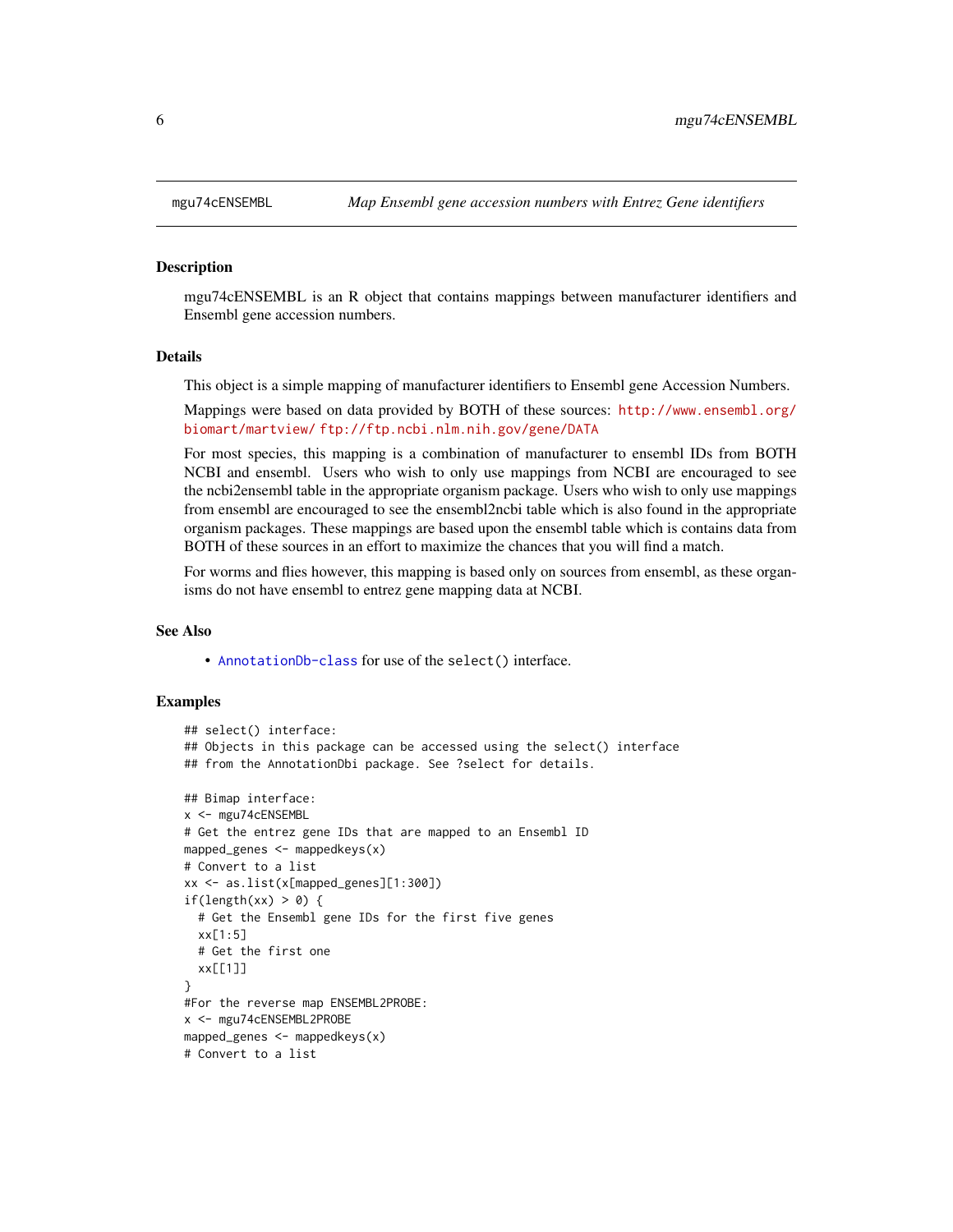## <span id="page-6-0"></span>mgu74cENTREZID 7

```
xx <- as.list(x[mapped_genes][1:300])
if(length(xx) > 0){
   # Gets the entrez gene IDs for the first five Ensembl IDs
  xx[1:5]
  # Get the first one
  xx[[1]]
}
```
mgu74cENTREZID *Map between Manufacturer Identifiers and Entrez Gene*

#### Description

mgu74cENTREZID is an R object that provides mappings between manufacturer identifiers and Entrez Gene identifiers.

## Details

Each manufacturer identifier is mapped to a vector of Entrez Gene identifiers. An NA is assigned to those manufacturer identifiers that can not be mapped to an Entrez Gene identifier at this time.

If a given manufacturer identifier can be mapped to different Entrez Gene identifiers from various sources, we attempt to select the common identifiers. If a concensus cannot be determined, we select the smallest identifier.

Mappings were based on data provided by: Entrez Gene ftp://ftp.ncbi.nlm.nih.gov/gene/DATA With a date stamp from the source of: 2021-Apr14

## References

<https://www.ncbi.nlm.nih.gov/entrez/query.fcgi?db=gene>

## See Also

• [AnnotationDb-class](#page-0-0) for use of the select() interface.

```
## select() interface:
## Objects in this package can be accessed using the select() interface
## from the AnnotationDbi package. See ?select for details.
## Bimap interface:
x <- mgu74cENTREZID
# Get the probe identifiers that are mapped to an ENTREZ Gene ID
mapped_probes <- mappedkeys(x)
# Convert to a list
xx <- as.list(x[mapped_probes][1:300])
if(length(xx) > 0) {
 # Get the ENTREZID for the first five probes
```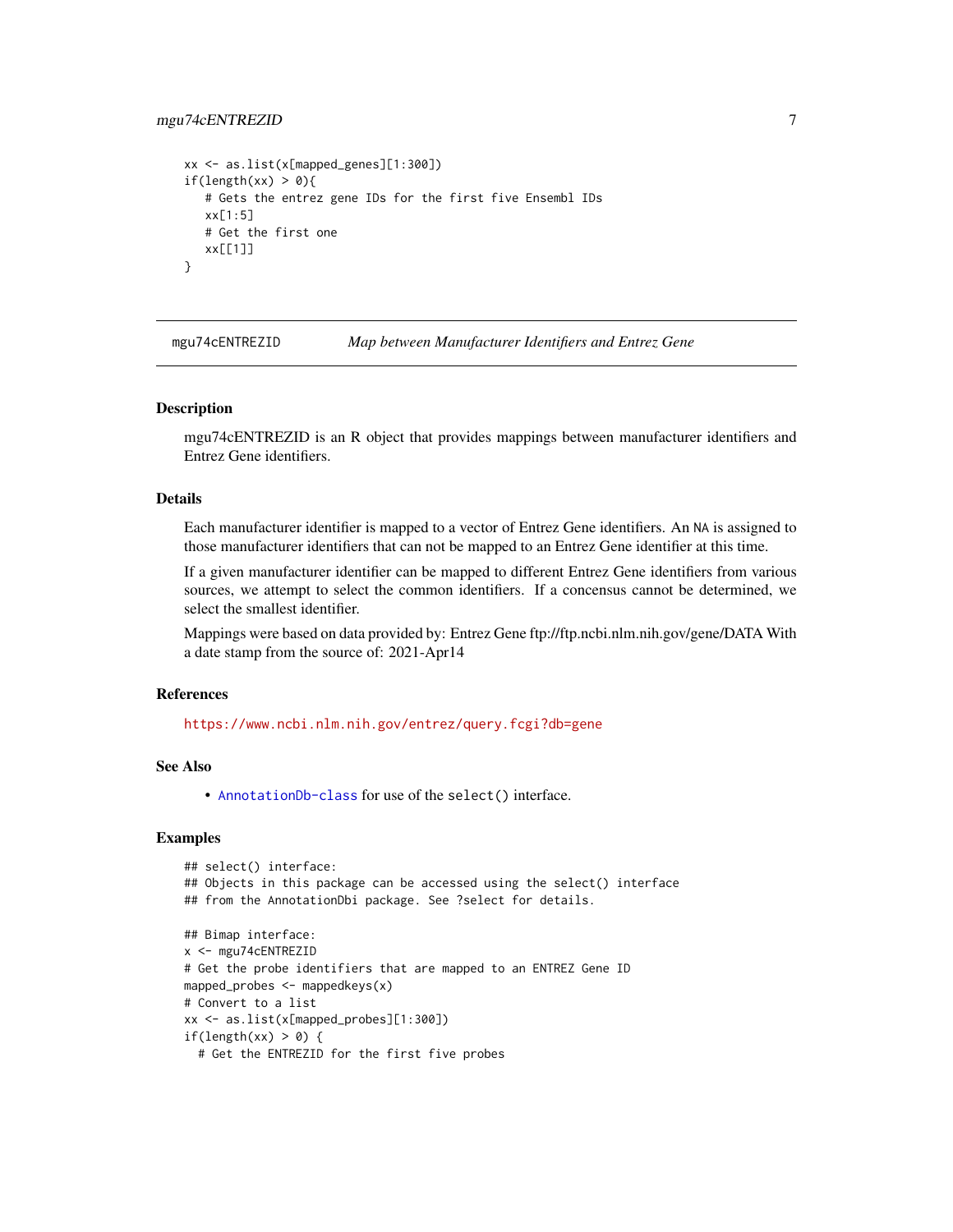```
xx[1:5]
 # Get the first one
 xx[[1]]
}
```
mgu74cENZYME *Maps between Manufacturer IDs and Enzyme Commission (EC) Numbers*

#### Description

mgu74cENZYME is an R object that provides mappings between manufacturer identifiers and EC numbers. mgu74cENZYME2PROBE is an R object that maps Enzyme Commission (EC) numbers to manufacturer identifiers.

#### Details

When the mgu74cENZYME maping viewed as a list, each manufacturer identifier maps to a named vector containing the EC number that corresponds to the enzyme produced by that gene. The names corresponds to the manufacturer identifiers. If this information is unknown, the vector will contain an NA.

For the mgu74cENZYME2PROBE, each EC number maps to a named vector containing all of the manufacturer identifiers that correspond to the gene that produces that enzyme. The name of the vector corresponds to the EC number.

Enzyme Commission numbers are assigned by the Nomenclature Committee of the International Union of Biochemistry and Molecular Biology <http://www.chem.qmw.ac.uk/iubmb/enzyme/> to allow enzymes to be identified.

An Enzyme Commission number is of the format EC x.y.z.w, where x, y, z, and w are numeric numbers. In mgu74cENZYME2PROBE, EC is dropped from the Enzyme Commission numbers.

Enzyme Commission numbers have corresponding names that describe the functions of enzymes in such a way that EC x is a more general description than EC x.y that in turn is a more general description than EC x.y.z. The top level EC numbers and names are listed below:

EC 1 oxidoreductases

EC 2 transferases

EC 3 hydrolases

EC 4 lyases

EC 5 isomerases

EC 6 ligases

The EC name for a given EC number can be viewed at [http://www.chem.qmul.ac.uk/iupac/](http://www.chem.qmul.ac.uk/iupac/jcbn/index.html#6) [jcbn/index.html#6](http://www.chem.qmul.ac.uk/iupac/jcbn/index.html#6)

Mappings between probe identifiers and enzyme identifiers were obtained using files provided by: KEGG GENOME ftp://ftp.genome.jp/pub/kegg/genomes With a date stamp from the source of: 2011-Mar15

<span id="page-7-0"></span>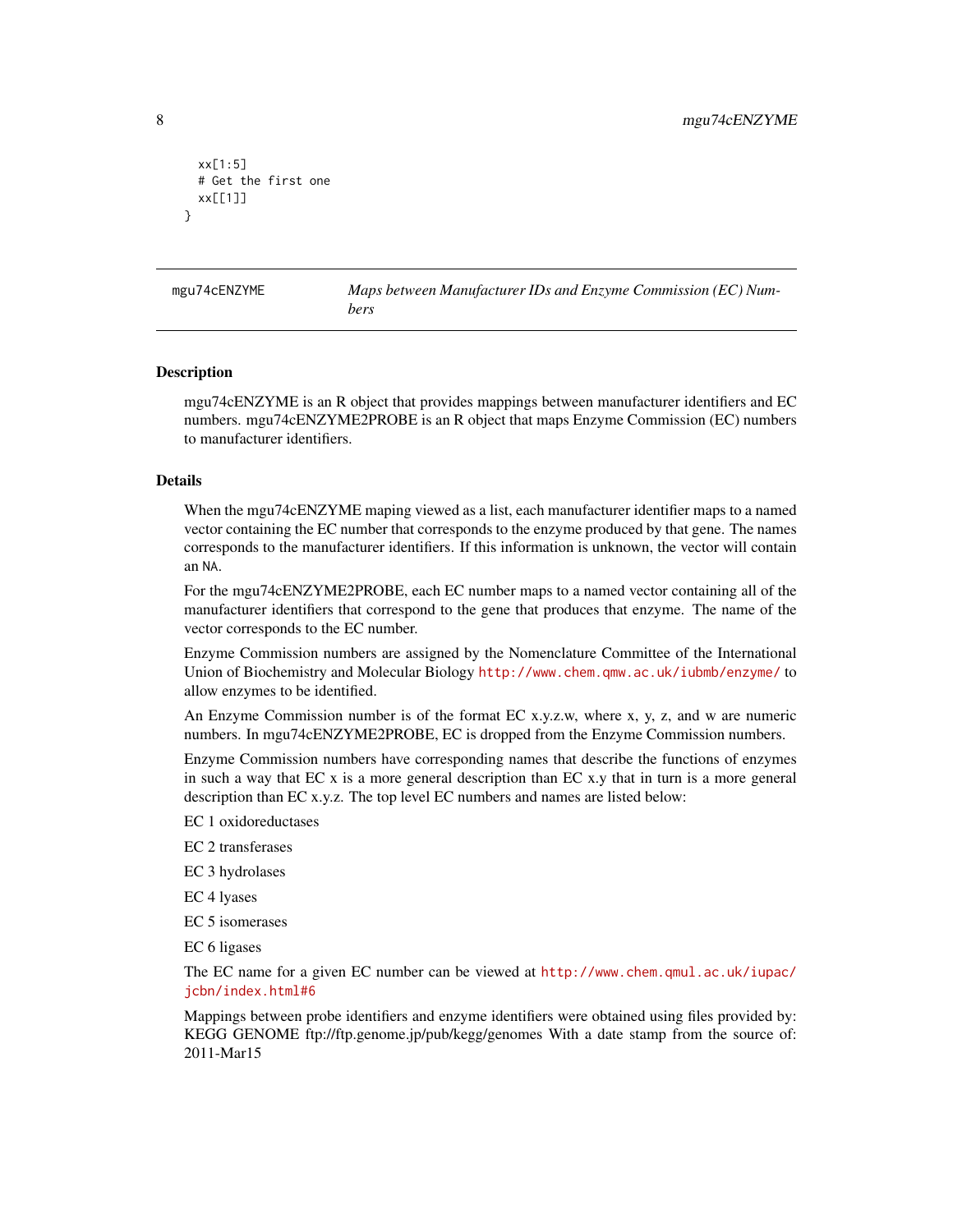## <span id="page-8-0"></span>mgu74cGENENAME 9

## References

<ftp://ftp.genome.ad.jp/pub/kegg/pathways>

## See Also

• [AnnotationDb-class](#page-0-0) for use of the select() interface.

## Examples

```
## select() interface:
## Objects in this package can be accessed using the select() interface
## from the AnnotationDbi package. See ?select for details.
## Bimap interface:
x <- mgu74cENZYME
# Get the probe identifiers that are mapped to an EC number
mapped_probes <- mappedkeys(x)
# Convert to a list
xx <- as.list(x[mapped_probes][1:3])
if(length(xx) > 0) {
  # Get the ENZYME for the first five probes
  xx[1:5]
  # Get the first one
  xx[[1]]
}
# Now convert mgu74cENZYME2PROBE to a list to see inside
x <- mgu74cENZYME2PROBE
mapped_probes \leq mappedkeys(x)
## convert to a list
xx <- as.list(x[mapped_probes][1:3])
if(length(xx) > 0){
   # Get the probe identifiers for the first five enzyme
   #commission numbers
   xx[1:5]
   # Get the first one
   xx[[1]]
}
```
mgu74cGENENAME *Map between Manufacturer IDs and Genes*

## Description

mgu74cGENENAME is an R object that maps manufacturer identifiers to the corresponding gene name.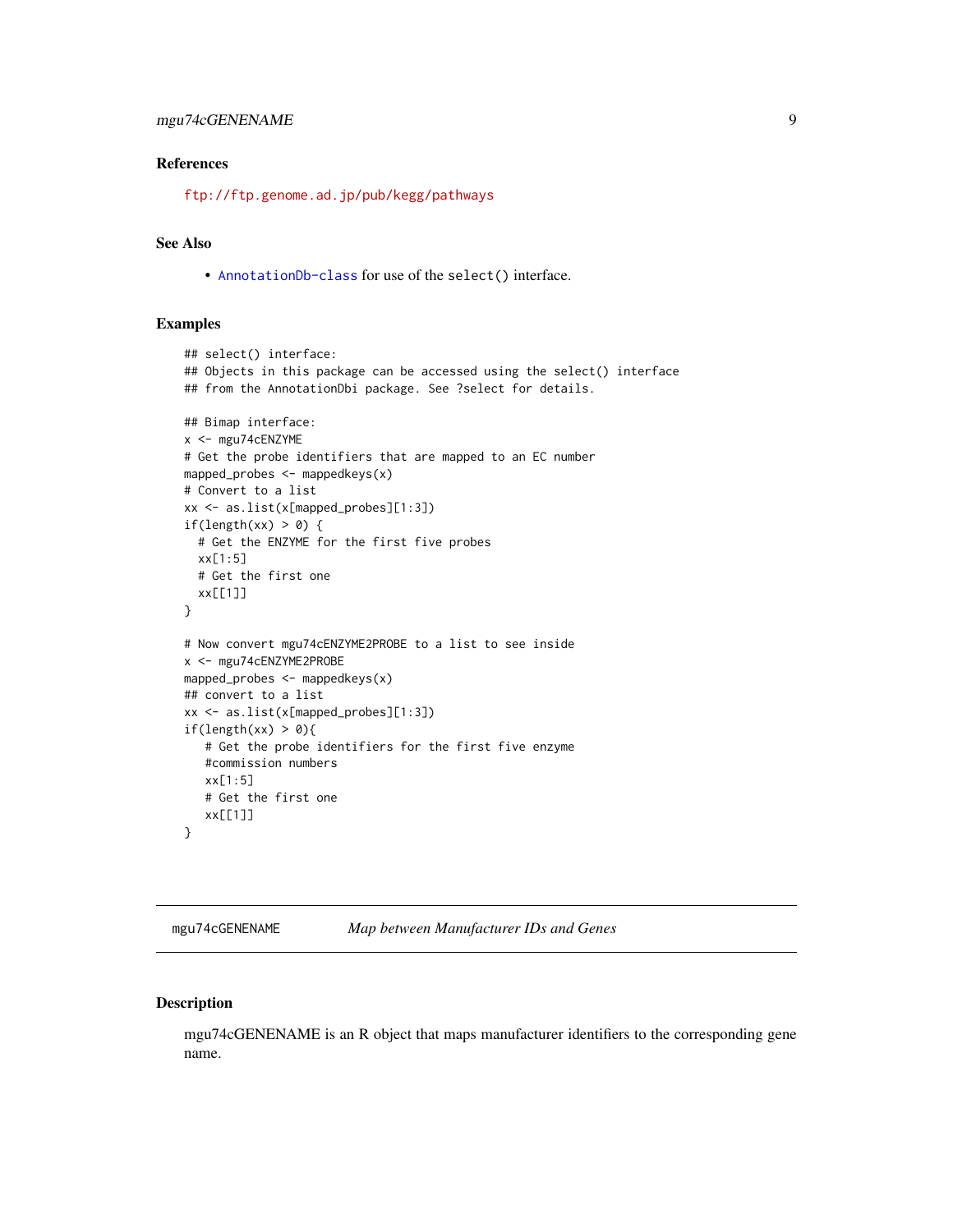## Details

Each manufacturer identifier maps to a named vector containing the gene name. The vector name corresponds to the manufacturer identifier. If the gene name is unknown, the vector will contain an NA.

Gene names currently include both the official (validated by a nomenclature committee) and preferred names (interim selected for display) for genes. Efforts are being made to differentiate the two by adding a name to the vector.

Mappings were based on data provided by: Entrez Gene ftp://ftp.ncbi.nlm.nih.gov/gene/DATA With a date stamp from the source of: 2021-Apr14

#### See Also

• [AnnotationDb-class](#page-0-0) for use of the select() interface.

#### Examples

```
## select() interface:
## Objects in this package can be accessed using the select() interface
## from the AnnotationDbi package. See ?select for details.
## Bimap interface:
x <- mgu74cGENENAME
# Get the probe identifiers that are mapped to a gene name
mapped_probes <- mappedkeys(x)
# Convert to a list
xx <- as.list(x[mapped_probes][1:300])
if(length(xx) > 0) {
 # Get the GENENAME for the first five probes
 xx[1:5]
 # Get the first one
 xx[[1]]
}
```
mgu74cGO *Maps between manufacturer IDs and Gene Ontology (GO) IDs*

#### <span id="page-9-0"></span>Description

mgu74cGO is an R object that provides mappings between manufacturer identifiers and the GO identifiers that they are directly associated with. This mapping and its reverse mapping (mgu74cGO2PROBE) do NOT associate the child terms from the GO ontology with the gene. Only the directly evidenced terms are represented here.

mgu74cGO2ALLPROBES is an R object that provides mappings between a given GO identifier and all of the manufacturer identifiers annotated at that GO term OR TO ONE OF IT'S CHILD NODES in the GO ontology. Thus, this mapping is much larger and more inclusive than mgu74cGO2PROBE.

<span id="page-9-1"></span>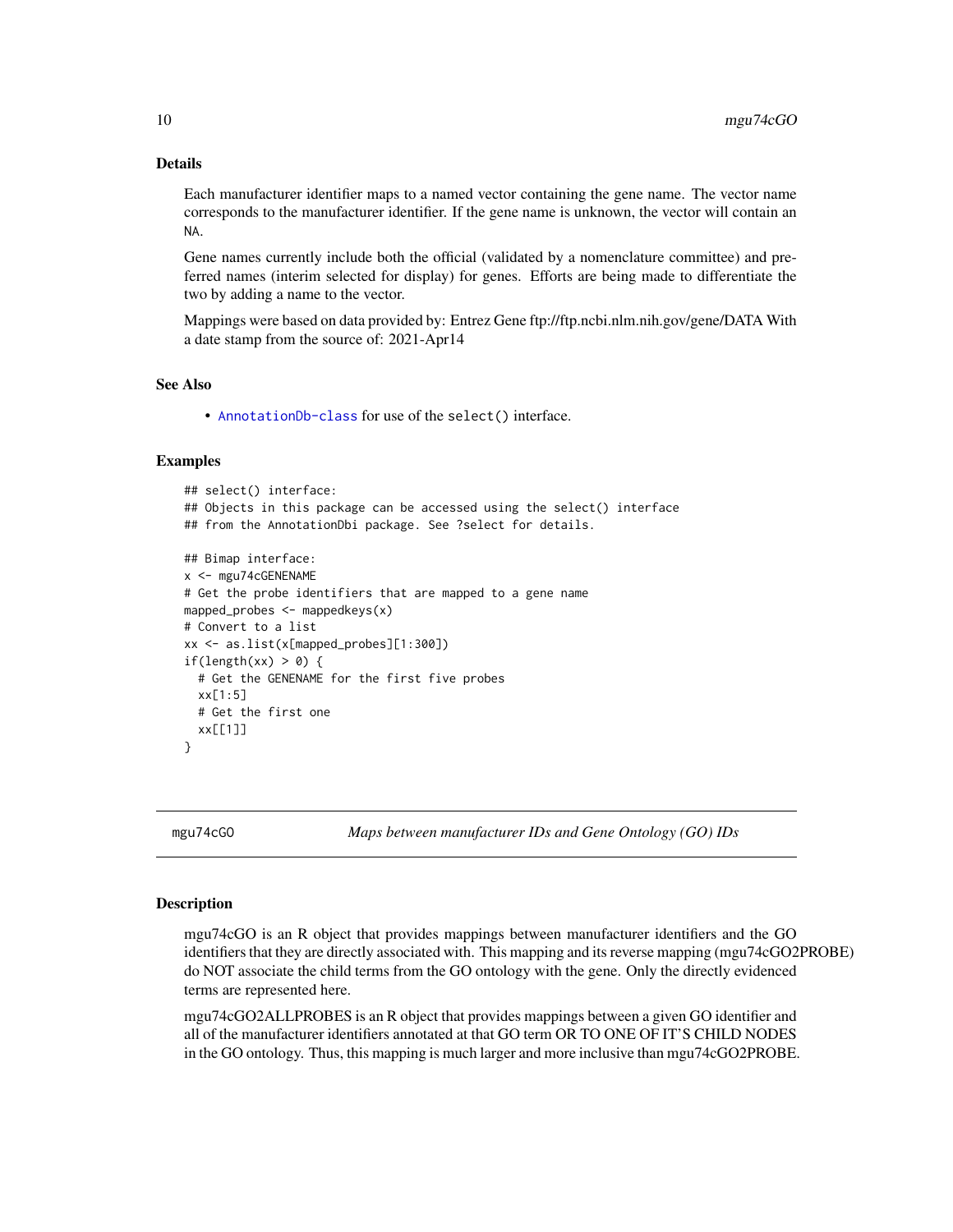#### mgu74cGO 11

## Details

If mgu74cGO is cast as a list, each manufacturer identifier is mapped to a list of lists. The names on the outer list are GO identifiers. Each inner list consists of three named elements: GOID, Ontology, and Evidence.

The GOID element matches the GO identifier named in the outer list and is included for convenience when processing the data using 'lapply'.

The Ontology element indicates which of the three Gene Ontology categories this identifier belongs to. The categories are biological process (BP), cellular component (CC), and molecular function (MF).

The Evidence element contains a code indicating what kind of evidence supports the association of the GO identifier to the manufacturer id. Some of the evidence codes in use include:

IMP: inferred from mutant phenotype

IGI: inferred from genetic interaction

IPI: inferred from physical interaction

ISS: inferred from sequence similarity

IDA: inferred from direct assay

IEP: inferred from expression pattern

IEA: inferred from electronic annotation

TAS: traceable author statement

NAS: non-traceable author statement

ND: no biological data available

IC: inferred by curator

A more complete listing of evidence codes can be found at:

<http://www.geneontology.org/GO.evidence.shtml>

If mgu74cGO2ALLPROBES or mgu74cGO2PROBE is cast as a list, each GO term maps to a named vector of manufacturer identifiers and evidence codes. A GO identifier may be mapped to the same manufacturer identifier more than once but the evidence code can be different. Mappings between Gene Ontology identifiers and Gene Ontology terms and other information are available in a separate data package named GO.

Whenever any of these mappings are cast as a data.frame, all the results will be output in an appropriate tabular form.

Mappings between manufacturer identifiers and GO information were obtained through their mappings to manufacturer identifiers. NAs are assigned to manufacturer identifiers that can not be mapped to any Gene Ontology information. Mappings between Gene Ontology identifiers an Gene Ontology terms and other information are available in a separate data package named GO.

All mappings were based on data provided by: Gene Ontology http://current.geneontology.org/ontology/gobasic.obo With a date stamp from the source of: 2021-02-01

## **References**

<ftp://ftp.ncbi.nlm.nih.gov/gene/DATA/>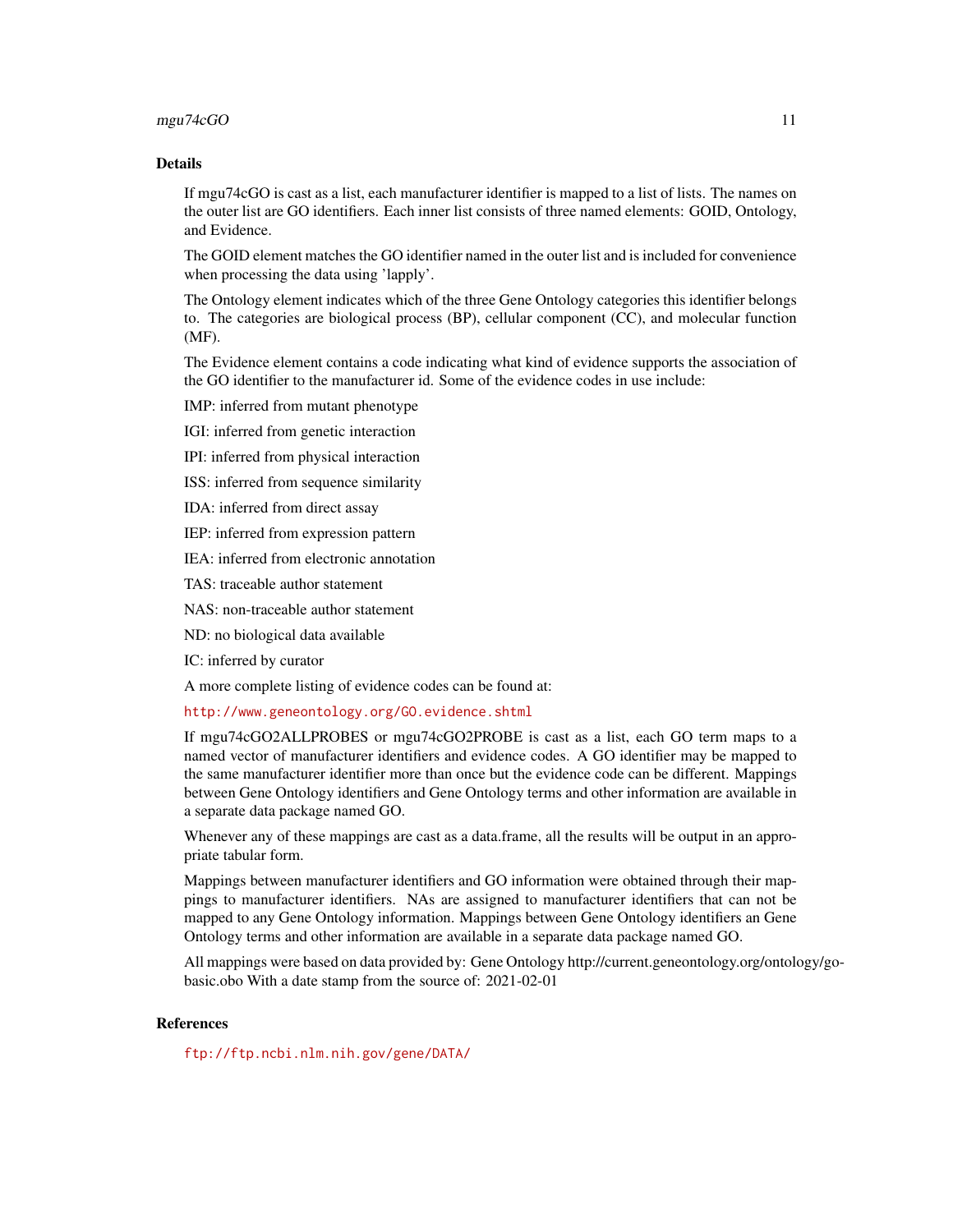## <span id="page-11-0"></span>See Also

- [mgu74cGO2ALLPROBES](#page-9-0)
- [AnnotationDb-class](#page-0-0) for use of the select() interface.

```
## select() interface:
## Objects in this package can be accessed using the select() interface
## from the AnnotationDbi package. See ?select for details.
## Bimap interface:
x < - mgu74cGO
# Get the manufacturer identifiers that are mapped to a GO ID
mapped_genes <- mappedkeys(x)
# Convert to a list
xx <- as.list(x[mapped_genes][1:300])
if(length(xx) > 0) {
    # Try the first one
   got \leq -xx[[1]]got[[1]][["GOID"]]
    got[[1]][["Ontology"]]
    got[[1]][["Evidence"]]
}
# For the reverse map:
x <- mgu74cGO2PROBE
mapped_genes <- mappedkeys(x)
# Convert to a list
xx <- as.list(x[mapped_genes][1:300])
if(length(xx) > 0){
    # Gets the manufacturer ids for the top 2nd and 3nd GO identifiers
    goids \leq -x \times [2:3]# Gets the manufacturer ids for the first element of goids
   goids[[1]]
    # Evidence code for the mappings
   names(goids[[1]])
}
x <- mgu74cGO2ALLPROBES
mapped_genes <- mappedkeys(x)
# Convert mgu74cGO2ALLPROBES to a list
xx <- as.list(x[mapped_genes][1:300])
if(length(xx) > 0){
# Gets the manufacturer identifiers for the top 2nd and 3nd GO identifiers
    goids \leq xx[2:3]# Gets all the manufacturer identifiers for the first element of goids
   goids[[1]]
    # Evidence code for the mappings
    names(goids[[1]])
}
```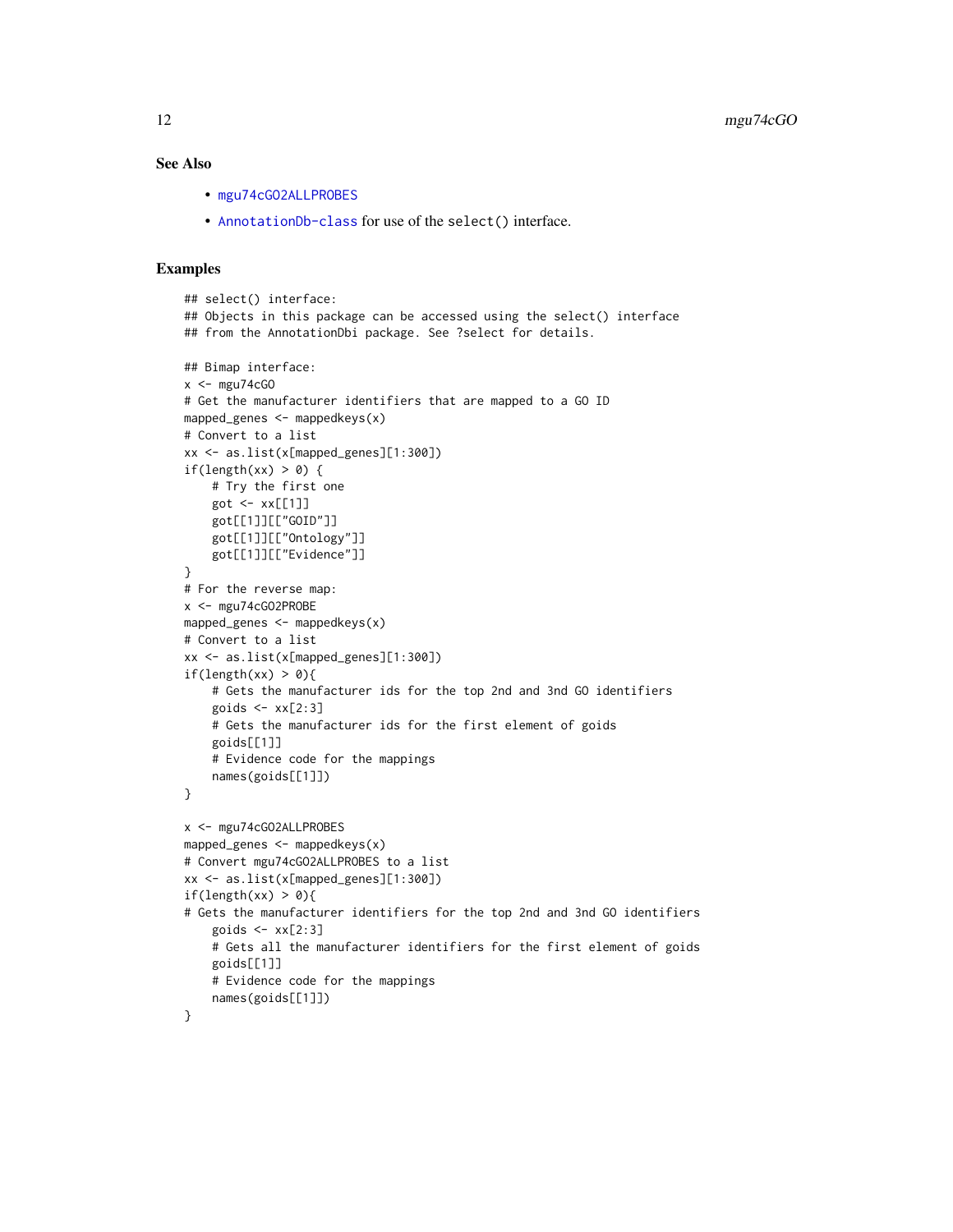<span id="page-12-0"></span>

DEPRECATED. Counts in the MAPCOUNT table are out of sync and should not be used.

mgu74cMAPCOUNTS provides the "map count" (i.e. the count of mapped keys) for each map in package mgu74c.db.

#### Details

DEPRECATED. Counts in the MAPCOUNT table are out of sync and should not be used.

This "map count" information is precalculated and stored in the package annotation DB. This allows some quality control and is used by the [checkMAPCOUNTS](#page-0-0) function defined in AnnotationDbi to compare and validate different methods (like count.mappedkeys(x) or sum(!is.na(as.list(x)))) for getting the "map count" of a given map.

mgu74cMGI *Map MGI gene accession numbers with manufacturer identifiers*

#### **Description**

mgu74cMGI is an R object that contains mappings between manufacturer identifiers and Jackson Laboratory MGI gene accession numbers.

#### Details

This object is a simple mapping of manufacturer identifiers to MGI gene Accession Numbers.

Mappings were based on data provided by: Entrez Gene ftp://ftp.ncbi.nlm.nih.gov/gene/DATA With a date stamp from the source of: 2021-Apr14

#### See Also

• [AnnotationDb-class](#page-0-0) for use of the select() interface.

```
## select() interface:
## Objects in this package can be accessed using the select() interface
## from the AnnotationDbi package. See ?select for details.
## Bimap interface:
x <- mgu74cMGI
# Get the manufacturer IDs that are mapped to an MGI ID
mapped_genes <- mappedkeys(x)
```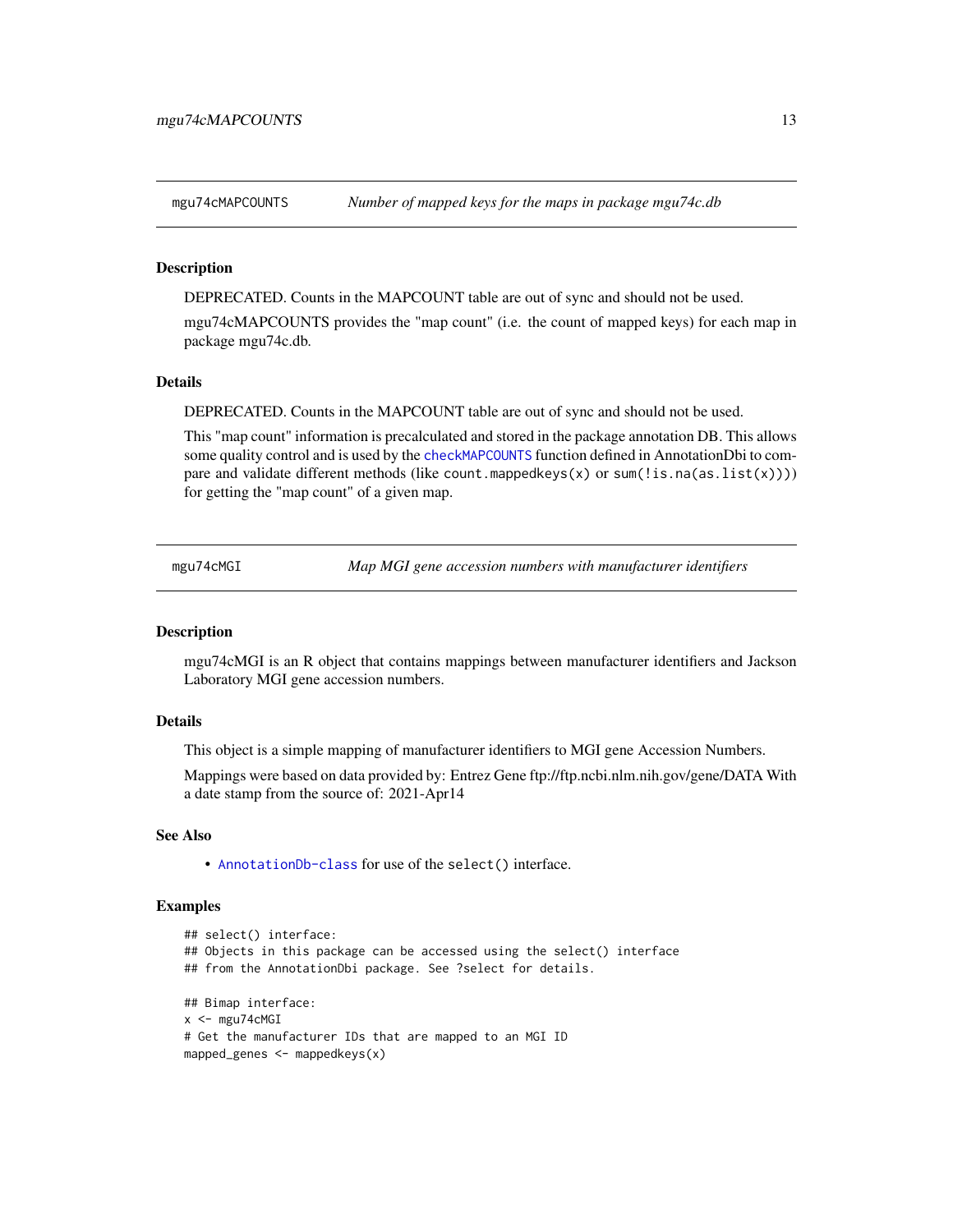```
# Convert to a list
xx <- as.list(x[mapped_genes][1:300])
if(length(xx) > 0) {
 # Get the MGI IDs for the first five genes
 xx[1:5]
 # Get the first one
 xx[[1]]
}
#For the reverse map MGI2EG:
x <- mgu74cMGI2PROBE
mapped_genes <- mappedkeys(x)
# Convert to a list
xx <- as.list(x[mapped_genes][1:300])
if(length(xx) > 0){
   # Gets the manufacturer IDs for the first five MGI IDs
  xx[1:5]
  # Get the first one
  xx[[1]]
}
```
mgu74cORGANISM *The Organism information for mgu74c*

#### **Description**

mgu74cORGANISM is an R object that contains a single item: a character string that names the organism for which mgu74c was built. mgu74cORGPKG is an R object that contains a chararcter vector with the name of the organism package that a chip package depends on for its gene-centric annotation.

## Details

Although the package name is suggestive of the organism for which it was built, mgu74cORGANISM provides a simple way to programmatically extract the organism name. mgu74cORGPKG provides a simple way to programmatically extract the name of the parent organism package. The parent organism package is a strict dependency for chip packages as this is where the gene cetric information is ultimately extracted from. The full package name will always be this string plus the extension ".db". But most programatic acces will not require this extension, so its more convenient to leave it out.

## See Also

• [AnnotationDb-class](#page-0-0) for use of the select() interface.

```
## select() interface:
## Objects in this package can be accessed using the select() interface
## from the AnnotationDbi package. See ?select for details.
```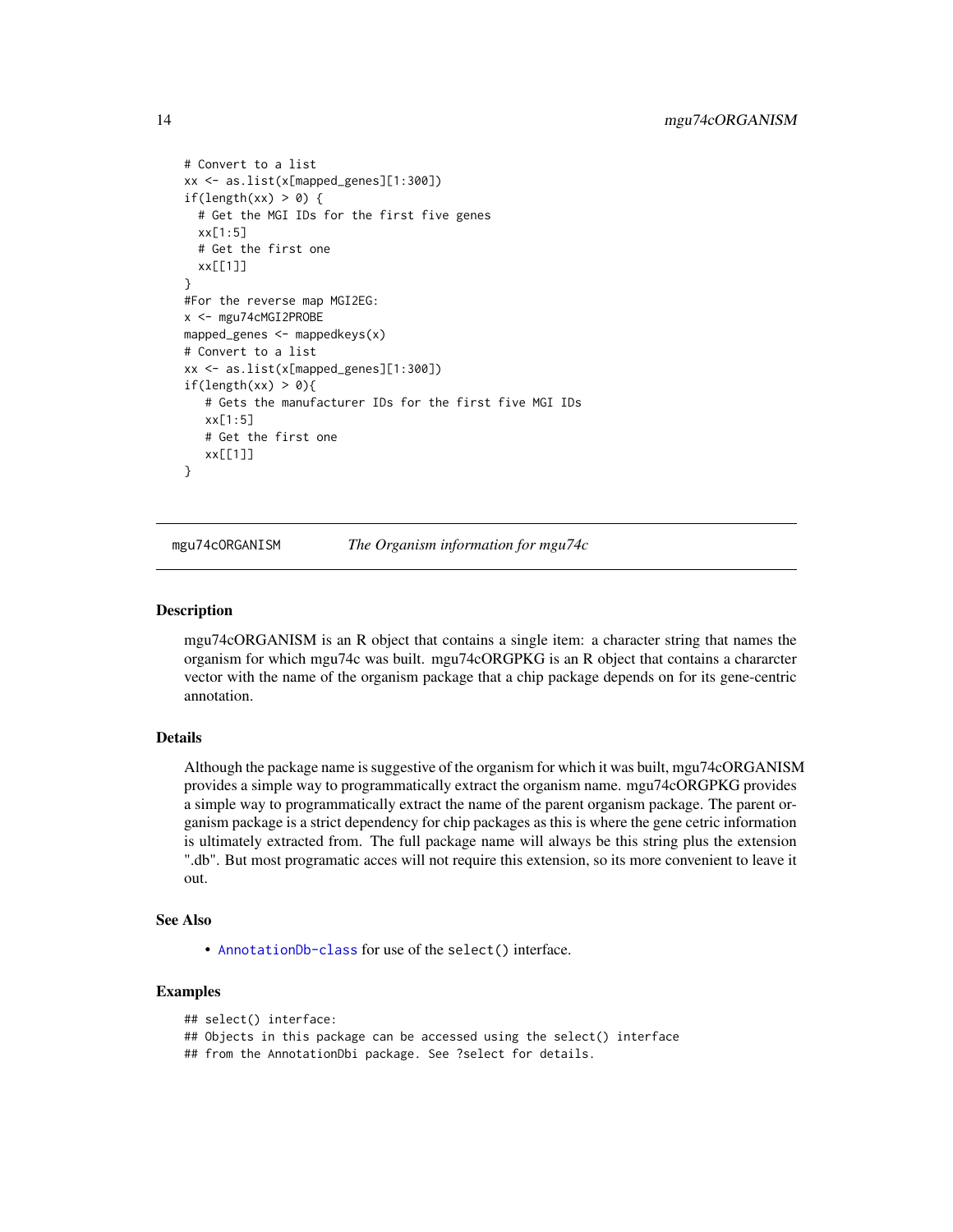<span id="page-14-0"></span>## Bimap interface: mgu74cORGANISM mgu74cORGPKG

mgu74cPATH *Mappings between probe identifiers and KEGG pathway identifiers*

## Description

KEGG (Kyoto Encyclopedia of Genes and Genomes) maintains pathway data for various organisms.

mgu74cPATH maps probe identifiers to the identifiers used by KEGG for pathways in which the genes represented by the probe identifiers are involved

mgu74cPATH2PROBE is an R object that provides mappings between KEGG identifiers and manufacturer identifiers.

#### Details

Each KEGG pathway has a name and identifier. Pathway name for a given pathway identifier can be obtained using the KEGG data package that can either be built using AnnBuilder or downloaded from Bioconductor <http://www.bioconductor.org>.

Graphic presentations of pathways are searchable at url http://www.genome.ad.jp/kegg/pathway.html by using pathway identifiers as keys.

Mappings were based on data provided by: KEGG GENOME ftp://ftp.genome.jp/pub/kegg/genomes With a date stamp from the source of: 2011-Mar15

## References

<http://www.genome.ad.jp/kegg/>

#### See Also

• [AnnotationDb-class](#page-0-0) for use of the select() interface.

```
## select() interface:
## Objects in this package can be accessed using the select() interface
## from the AnnotationDbi package. See ?select for details.
## Bimap interface:
x < - mgu74cPATH
# Get the probe identifiers that are mapped to a KEGG pathway ID
mapped_probes <- mappedkeys(x)
# Convert to a list
xx <- as.list(x[mapped_probes][1:300])
```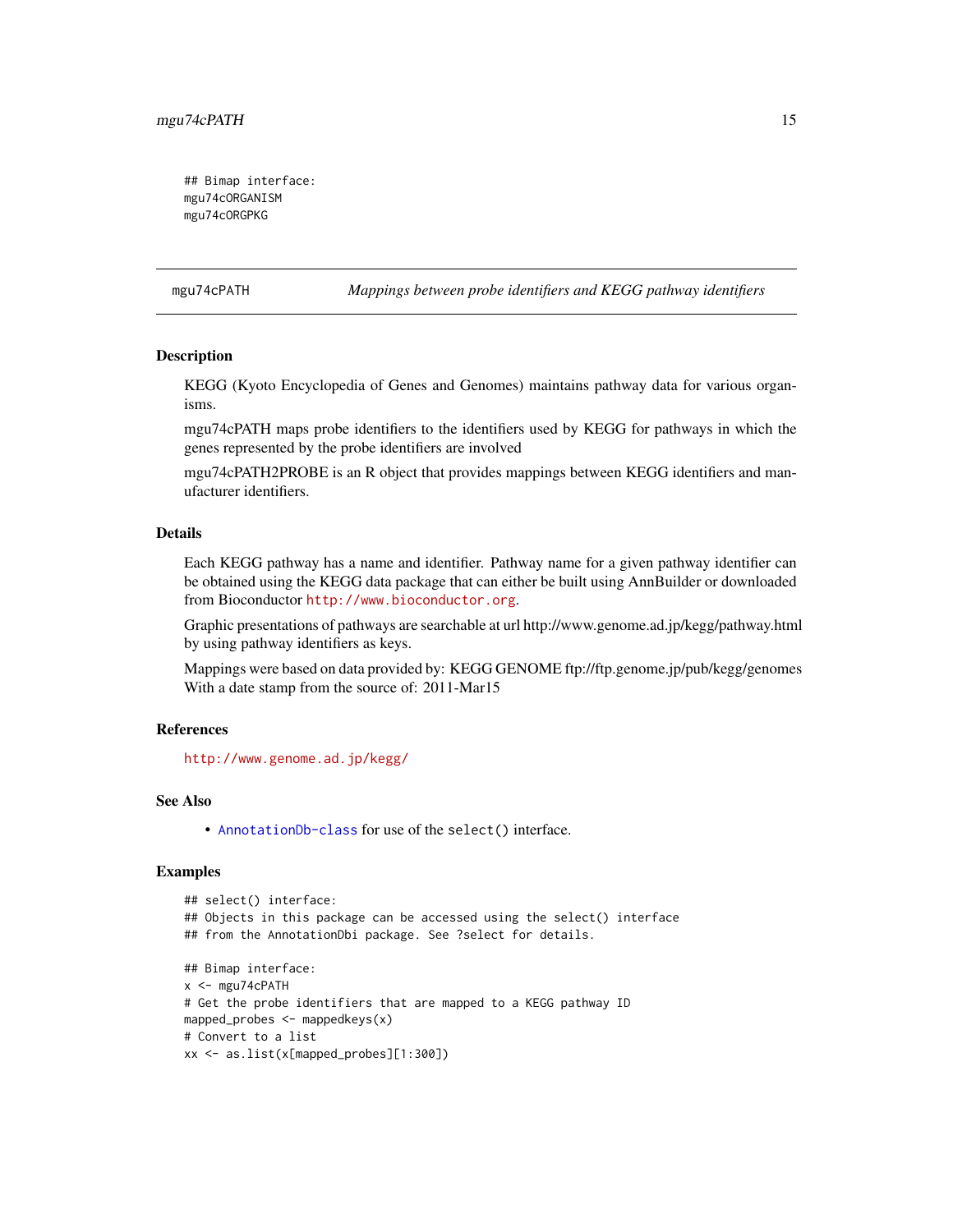```
if(length(xx) > 0) {
  # Get the PATH for the first five probes
  xx[1:5]
  # Get the first one
  xx[[1]]
}
x <- mgu74cPATH
mapped_probes \leq mappedkeys(x)
# Now convert the mgu74cPATH2PROBE object to a list
xx <- as.list(x[mapped_probes][1:300])
if(length(xx) > 0){
    # Get the probe identifiers for the first two pathway identifiers
    xx[1:2]
    # Get the first one
    xx[[1]]
}
```
mgu74cPFAM *Maps between Manufacturer Identifiers and PFAM Identifiers*

#### Description

mgu74cPFAM is an R object that provides mappings between manufacturer identifiers and PFAM identifiers.

## Details

The bimap interface for PFAM is defunct. Please use select() interface to PFAM identifiers. See ?AnnotationDbi::select for details.

mgu74cPMID *Maps between Manufacturer Identifiers and PubMed Identifiers*

## Description

mgu74cPMID is an R object that provides mappings between manufacturer identifiers and PubMed identifiers. mgu74cPMID2PROBE is an R object that provides mappings between PubMed identifiers and manufacturer identifiers.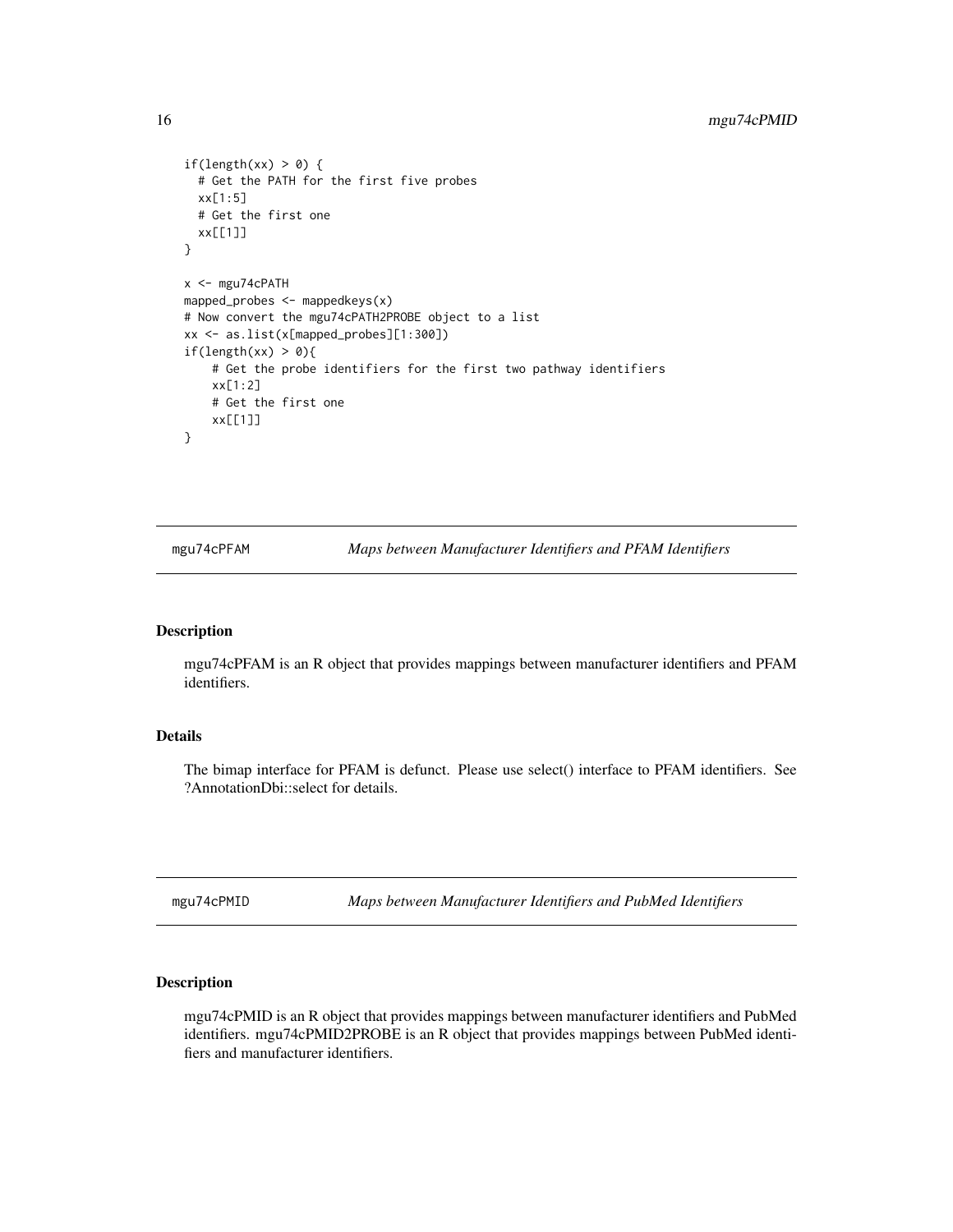#### Details

When mgu74cPMID is viewed as a list each manufacturer identifier is mapped to a named vector of PubMed identifiers. The name associated with each vector corresponds to the manufacturer identifier. The length of the vector may be one or greater, depending on how many PubMed identifiers a given manufacturer identifier is mapped to. An NA is reported for any manufacturer identifier that cannot be mapped to a PubMed identifier.

When mgu74cPMID2PROBE is viewed as a list each PubMed identifier is mapped to a named vector of manufacturer identifiers. The name represents the PubMed identifier and the vector contains all manufacturer identifiers that are represented by that PubMed identifier. The length of the vector may be one or longer, depending on how many manufacturer identifiers are mapped to a given PubMed identifier.

Titles, abstracts, and possibly full texts of articles can be obtained from PubMed by providing a valid PubMed identifier. The pubmed function of annotate can also be used for the same purpose.

Mappings were based on data provided by: Entrez Gene ftp://ftp.ncbi.nlm.nih.gov/gene/DATA With a date stamp from the source of: 2021-Apr14

#### References

<https://www.ncbi.nlm.nih.gov/entrez/query.fcgi?db=PubMed>

## See Also

• [AnnotationDb-class](#page-0-0) for use of the select() interface.

```
## select() interface:
## Objects in this package can be accessed using the select() interface
## from the AnnotationDbi package. See ?select for details.
## Bimap interface:
x < - mgu74cPMID
# Get the probe identifiers that are mapped to any PubMed ID
mapped_probes \leq mappedkeys(x)
# Convert to a list
xx <- as.list(x[mapped_probes][1:300])
if(length(xx) > 0)# Get the PubMed identifiers for the first two probe identifiers
    xx[1:2]
    # Get the first one
    xx[[1]]
    if(interactive() && !is.null(xx[[1]]) && !is.na(xx[[1]])
       && require(annotate)){
        # Get article information as XML files
        xmls < -pubmed(xx[[1]], disp = "data")# View article information using a browser
        pubmed(xx[[1]], disp = "browser")
    }
}
```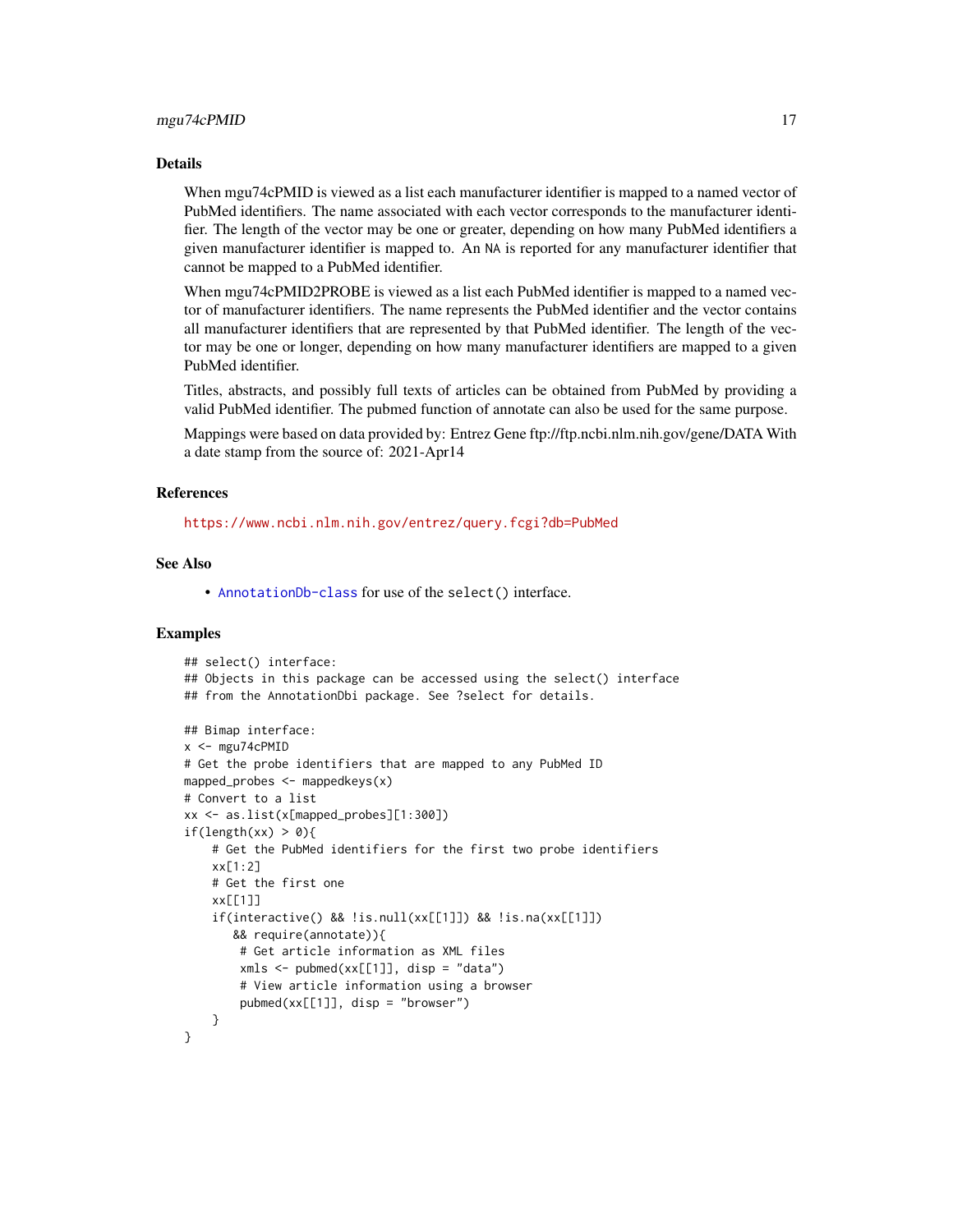```
x <- mgu74cPMID2PROBE
mapped_probes <- mappedkeys(x)
# Now convert the reverse map object mgu74cPMID2PROBE to a list
xx <- as.list(x[mapped_probes][1:300])
if(length(xx) > 0){
    # Get the probe identifiers for the first two PubMed identifiers
    xx[1:2]
    # Get the first one
   xx[[1]]
    if(interactive() && require(annotate)){
        # Get article information as XML files for a PubMed id
       xmls <- pubmed(names(xx)[1], disp = "data")
       # View article information using a browser
       pubmed(names(xx)[1], disp = "browser")
   }
}
```
mgu74cPROSITE *Maps between Manufacturer Identifiers and PROSITE Identifiers*

#### **Description**

mgu74cPROSITE is an R object that provides mappings between manufacturer identifiers and PROSITE identifiers.

## Details

The bimap interface for PROSITE is defunct. Please use select() interface to PROSITE identifiers. See ?AnnotationDbi::select for details.

mgu74cREFSEQ *Map between Manufacturer Identifiers and RefSeq Identifiers*

#### Description

mgu74cREFSEQ is an R object that provides mappings between manufacturer identifiers and Ref-Seq identifiers.

#### Details

Each manufacturer identifier is mapped to a named vector of RefSeq identifiers. The name represents the manufacturer identifier and the vector contains all RefSeq identifiers that can be mapped to that manufacturer identifier. The length of the vector may be one or greater, depending on how many RefSeq identifiers a given manufacturer identifier can be mapped to. An NA is reported for any manufacturer identifier that cannot be mapped to a RefSeq identifier at this time.

RefSeq identifiers differ in format according to the type of record the identifiers are for as shown below:

<span id="page-17-0"></span>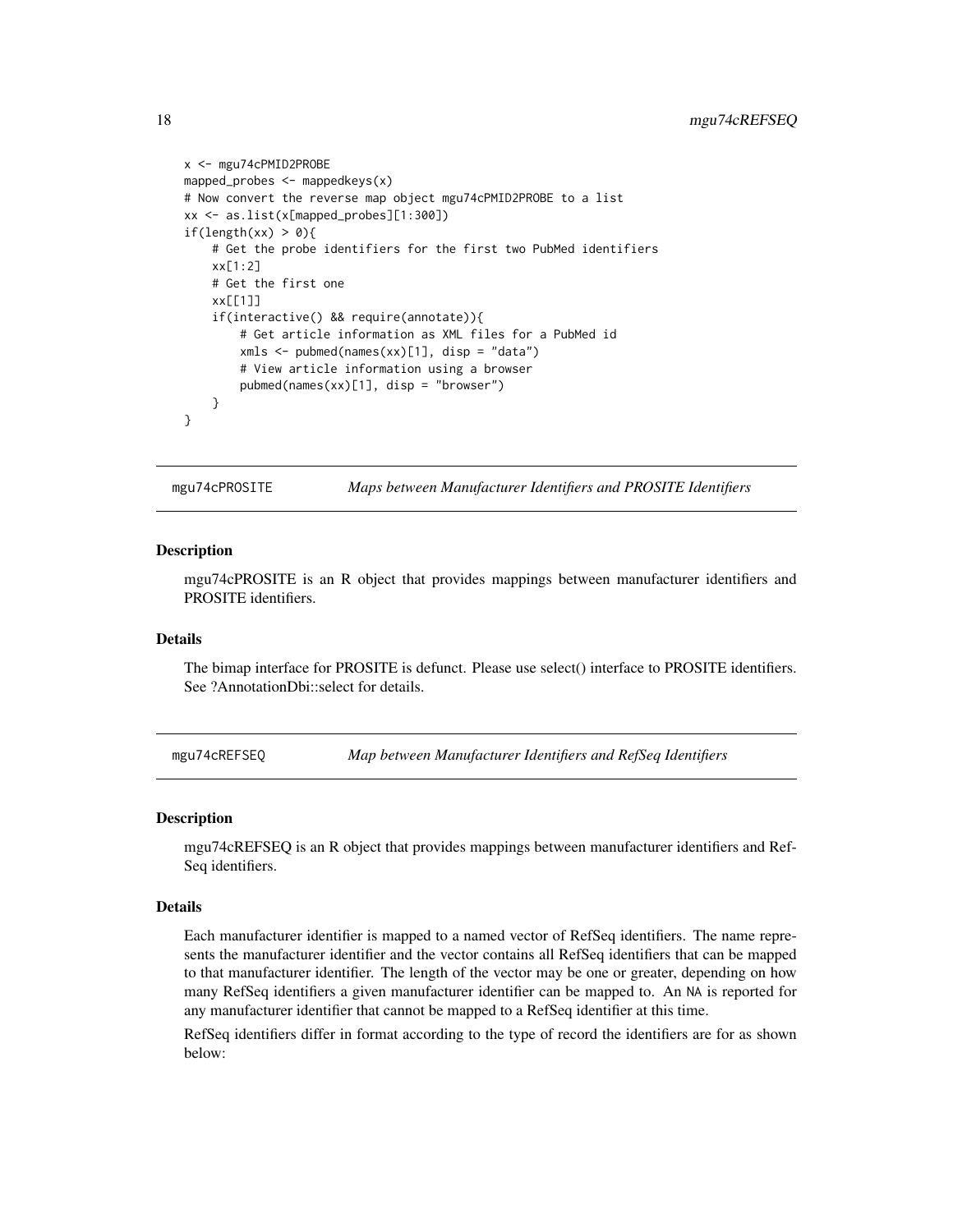NG\\_XXXXX: RefSeq accessions for genomic region (nucleotide) records

NM\\_XXXXX: RefSeq accessions for mRNA records

NC\\_XXXXX: RefSeq accessions for chromosome records

NP\\_XXXXX: RefSeq accessions for protein records

XR\\_XXXXX: RefSeq accessions for model RNAs that are not associated with protein products

XM\\_XXXXX: RefSeq accessions for model mRNA records

XP\\_XXXXX: RefSeq accessions for model protein records

Where XXXXX is a sequence of integers.

NCBI <https://www.ncbi.nlm.nih.gov/RefSeq/> allows users to query the RefSeq database using RefSeq identifiers.

Mappings were based on data provided by: Entrez Gene ftp://ftp.ncbi.nlm.nih.gov/gene/DATA With a date stamp from the source of: 2021-Apr14

## References

<https://www.ncbi.nlm.nih.gov> <https://www.ncbi.nlm.nih.gov/RefSeq/>

## See Also

• [AnnotationDb-class](#page-0-0) for use of the select() interface.

```
## select() interface:
## Objects in this package can be accessed using the select() interface
## from the AnnotationDbi package. See ?select for details.
## Bimap interface:
x <- mgu74cREFSEQ
# Get the probe identifiers that are mapped to any RefSeq ID
mapped_probes \leq mappedkeys(x)
# Convert to a list
xx <- as.list(x[mapped_probes][1:300])
if(length(xx) > \theta) {
  # Get the REFSEQ for the first five probes
  xx[1:5]
  # Get the first one
  xx[[1]]
}
```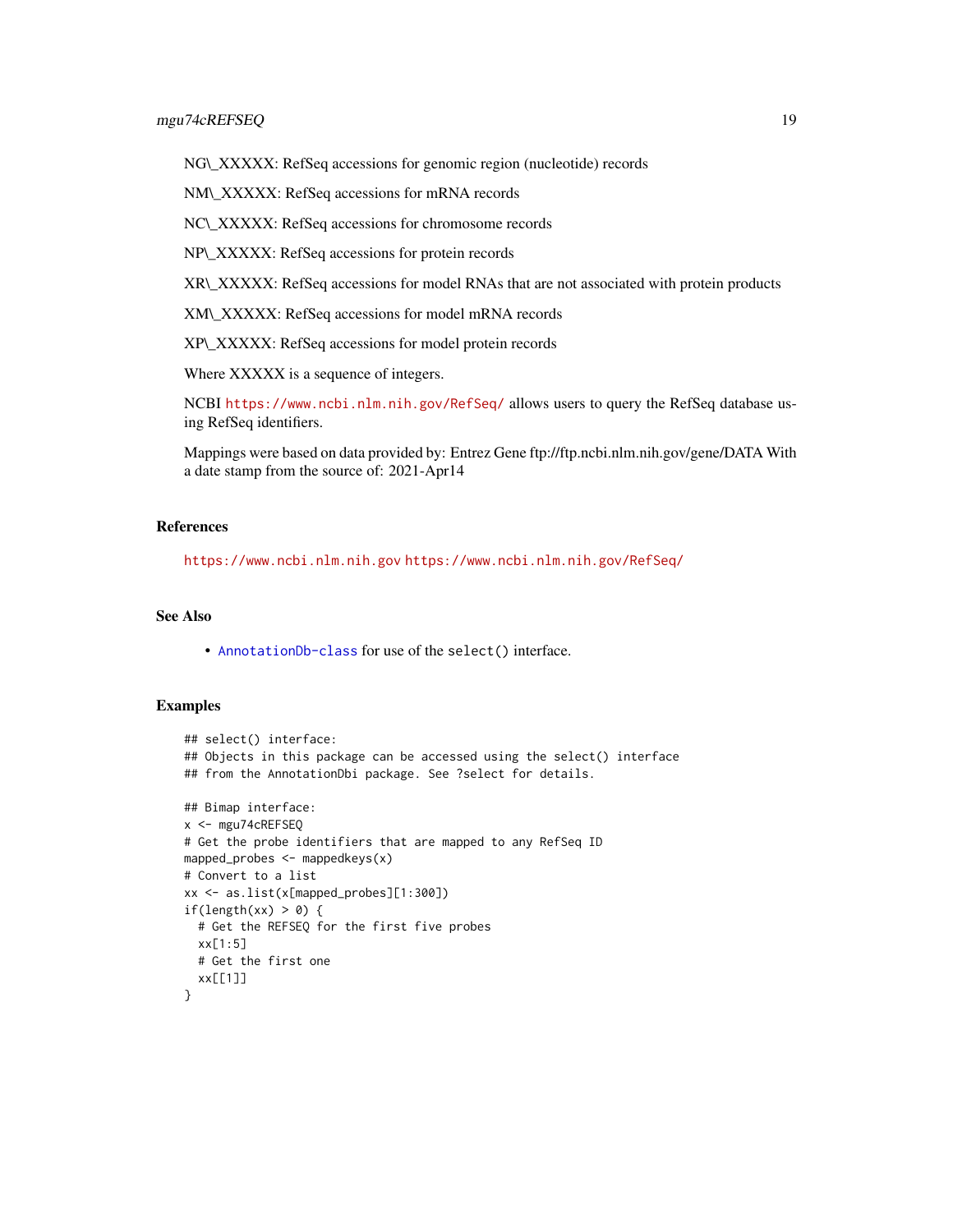<span id="page-19-0"></span>

mgu74cSYMBOL is an R object that provides mappings between manufacturer identifiers and gene abbreviations.

## Details

Each manufacturer identifier is mapped to an abbreviation for the corresponding gene. An NA is reported if there is no known abbreviation for a given gene.

Symbols typically consist of 3 letters that define either a single gene (ABC) or multiple genes (ABC1, ABC2, ABC3). Gene symbols can be used as key words to query public databases such as Entrez Gene.

Mappings were based on data provided by: Entrez Gene ftp://ftp.ncbi.nlm.nih.gov/gene/DATA With a date stamp from the source of: 2021-Apr14

#### References

<https://www.ncbi.nlm.nih.gov/entrez/query.fcgi?db=gene>

#### See Also

• [AnnotationDb-class](#page-0-0) for use of the select() interface.

```
## select() interface:
## Objects in this package can be accessed using the select() interface
## from the AnnotationDbi package. See ?select for details.
## Bimap interface:
x <- mgu74cSYMBOL
# Get the probe identifiers that are mapped to a gene symbol
mapped_probes <- mappedkeys(x)
# Convert to a list
xx <- as.list(x[mapped_probes][1:300])
if(length(xx) > 0) {
  # Get the SYMBOL for the first five probes
  xx[1:5]
  # Get the first one
  xx[[1]]
}
```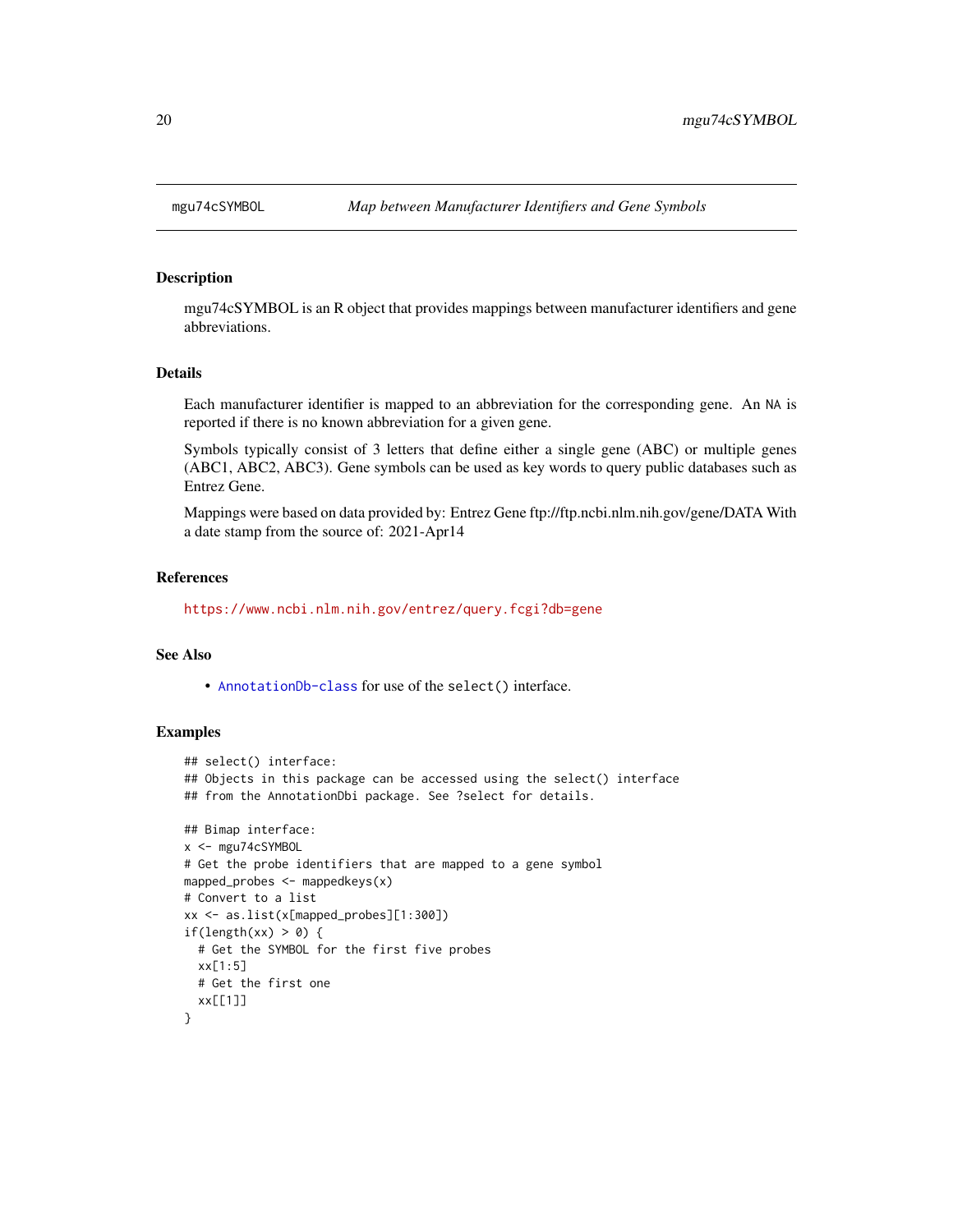<span id="page-20-0"></span>

mgu74cUNIPROT is an R object that contains mappings between the manufacturer identifiers and Uniprot accession numbers.

#### Details

This object is a simple mapping of manufacturer identifiers to Uniprot Accessions.

Mappings were based on data provided by NCBI (link above) with an exception for fly, which required retrieving the data from ensembl <http://www.ensembl.org/biomart/martview/>

## See Also

• [AnnotationDb-class](#page-0-0) for use of the select() interface.

## Examples

```
## select() interface:
## Objects in this package can be accessed using the select() interface
## from the AnnotationDbi package. See ?select for details.
## Bimap interface:
x <- mgu74cUNIPROT
# Get the entrez gene IDs that are mapped to an Uniprot ID
mapped_genes <- mappedkeys(x)
# Convert to a list
xx <- as.list(x[mapped_genes][1:300])
if(length(xx) > 0) {
  # Get the Uniprot IDs for the first five genes
  xx[1:5]
  # Get the first one
  xx[[1]]
}
```
mgu74c\_dbconn *Collect information about the package annotation DB*

#### Description

Some convenience functions for getting a connection object to (or collecting information about) the package annotation DB.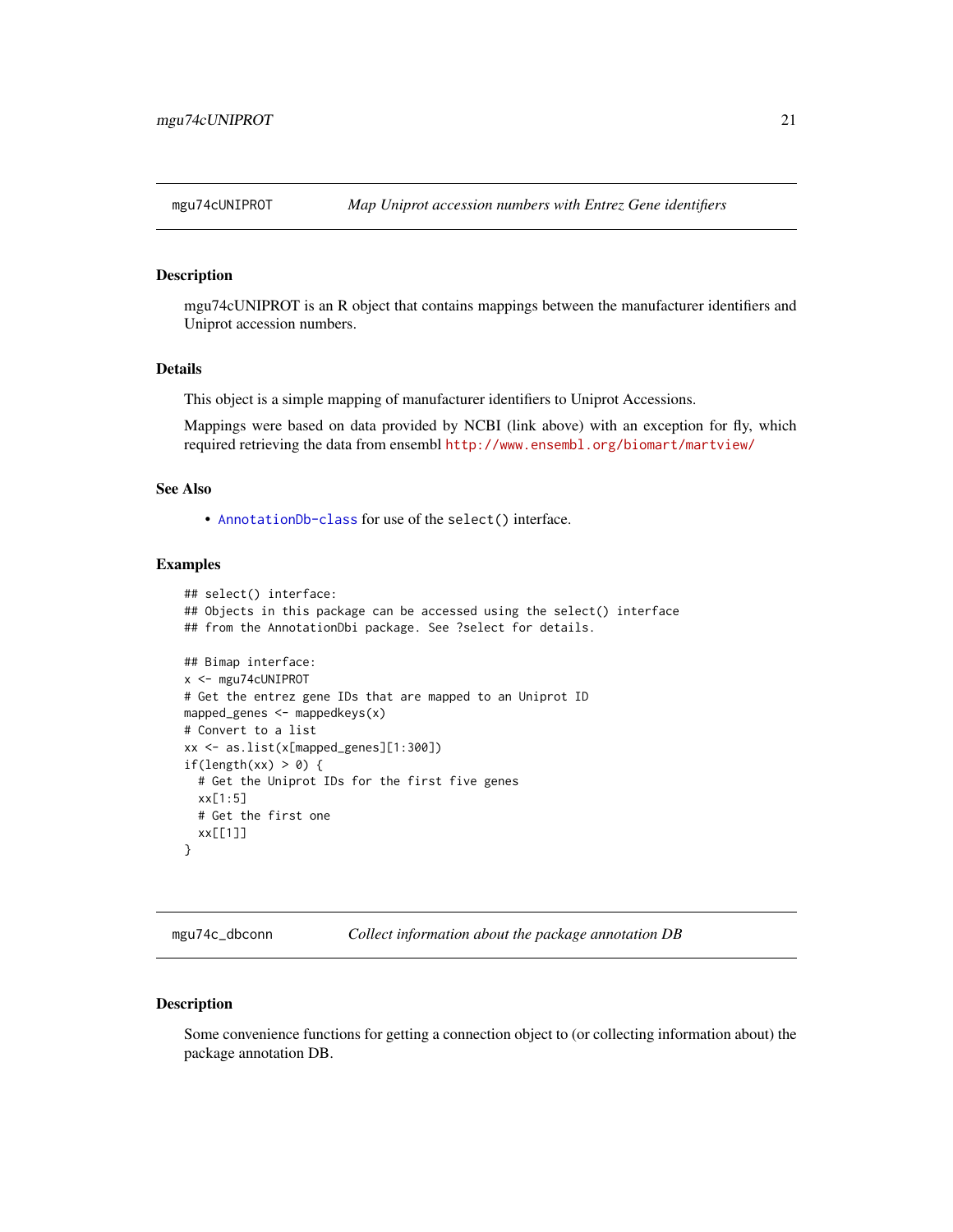#### <span id="page-21-0"></span>Usage

```
mgu74c_dbconn()
mgu74c_dbfile()
mgu74c_dbschema(file="", show.indices=FALSE)
mgu74c_dbInfo()
```
## Arguments

| file         | A connection, or a character string naming the file to print to (see the file<br>argument of the cat function for the details). |
|--------------|---------------------------------------------------------------------------------------------------------------------------------|
| show.indices | The CREATE INDEX statements are not shown by default. Use show, indices=TRUE<br>to get them.                                    |

## Details

mgu74c\_dbconn returns a connection object to the package annotation DB. IMPORTANT: Don't call [dbDisconnect](#page-0-0) on the connection object returned by mgu74c\_dbconn or you will break all the [AnnDbObj](#page-0-0) objects defined in this package!

mgu74c\_dbfile returns the path (character string) to the package annotation DB (this is an SQLite file).

mgu74c\_dbschema prints the schema definition of the package annotation DB.

mgu74c\_dbInfo prints other information about the package annotation DB.

## Value

mgu74c\_dbconn: a DBIConnection object representing an open connection to the package annotation DB.

mgu74c\_dbfile: a character string with the path to the package annotation DB.

mgu74c\_dbschema: none (invisible NULL).

mgu74c\_dbInfo: none (invisible NULL).

## See Also

[dbGetQuery](#page-0-0), [dbConnect](#page-0-0), [dbconn](#page-0-0), [dbfile](#page-0-0), [dbschema](#page-0-0), [dbInfo](#page-0-0)

## Examples

```
library(DBI)
## Count the number of rows in the "probes" table:
dbGetQuery(mgu74c_dbconn(), "SELECT COUNT(*) FROM probes")
```

```
mgu74c_dbschema()
```
mgu74c\_dbInfo()